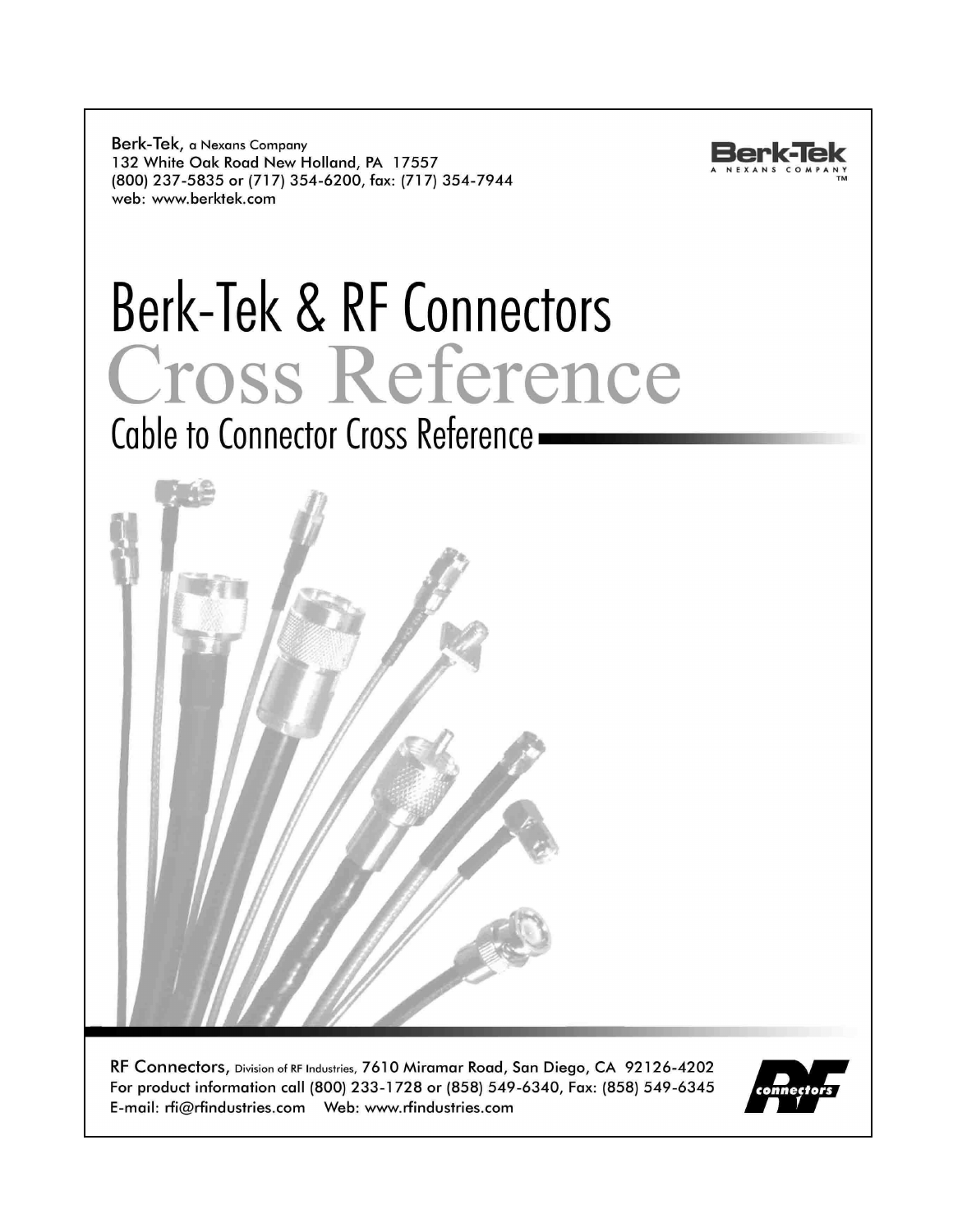# **HOW TO USE THIS MANUAL**

This manual is organized first by BERK-TEK Cable groups and then by the types of RFI connectors available for each group. The connector lists are divided into subgroups by interface type.

Each connector listing contains the RFI part number, the description and the materials used for each connector. The materials listings consist of the body, shell, pin/contact, and dielectric.

The Cable Number Locator below is supplied for easy cross-referencing by cable part number to page number.

## *Example:*

*You need to know if RFI has an N Male Clamp Solder Plug for BERK-TEK 655636.* 

*Refer to the table below for BERK-TEK 655636. Go to page 9. Under the heading for BERK-TEK 655636, 655645, 655828, BTDC-59D-TT you will find RFN-1904-1N and RFN-1904-1S.* 

From the description and the materials information you are able to determine if one of these connectors works for your application. The legend on page two explains the material codes used in this manual.

**Part numbers with an (\*) are special order only.** If you have special requirements, please contact RF Industries' sales department for assistance.

| Cable # | Page # | Cable # | Page # | Cable # | Page # | Cable #         | Page<br>$\boldsymbol{\pi}$ |
|---------|--------|---------|--------|---------|--------|-----------------|----------------------------|
|         |        |         |        |         |        |                 |                            |
| 735A12P | 11     | 735A6P  | 11     | 640069  | 11     | 650072          |                            |
| 735A16  | 11     | 735A8   | 11     | 642000  | 10     | BTDC-59D-TT     |                            |
| 735A1P  | 11     | 735A8P  | 11     | 642007  | 10     | <b>RG 142</b>   |                            |
| 735A2   | 11     | 735A9   | 11     | 642011  | 10     | <b>RG 179</b>   | 12                         |
| 735A24  | 11     | 735A9P  | 11     | 655636  | 9      | RG 316          |                            |
| 735A2P  | 11     | 735AT1  |        | 655645  | 9      | <b>RG 316DS</b> |                            |
| 735A3   | 11     | 735AT1P | 11     | 655828  | 9      | <b>RG 400</b>   |                            |

#### **Cable Number Locator**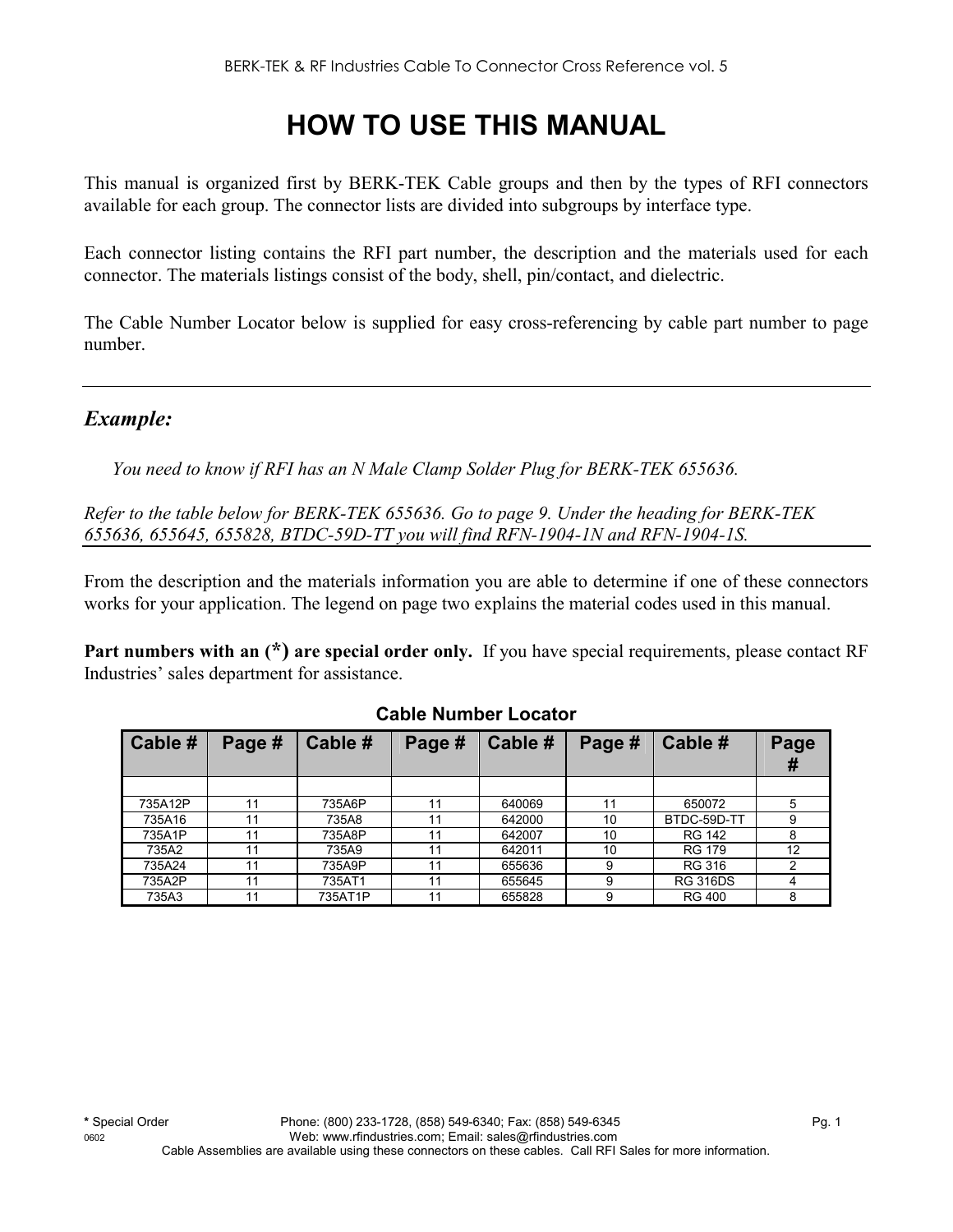*The information found in this guide was compiled using specifications that were current at the time of compilation. Please note that manufacturer's specifications are subject to change without notice. We therefore suggest that after using this guide to make your initial connector selections, you should obtain the latest product specifications from this cable manufacturer and RF Industries.*

## **BERK-TEK & RF INDUSTRIES CABLE TO CONNECTOR CROSS REFERENCE**

| Legend                      |                             |                    |                                    |  |  |  |  |  |
|-----------------------------|-----------------------------|--------------------|------------------------------------|--|--|--|--|--|
| <b>BODY PLATING</b>         | <b>SHELL PLATING</b>        | <b>PIN/CONTACT</b> | <b>DIELECTRIC</b>                  |  |  |  |  |  |
| C - Chrome                  | C - Black Chrome            | $G - Gold$         | <b>B</b> - Bakelite, Dap, Phenolic |  |  |  |  |  |
| $G - Gold$                  | $G - Gold$                  | $N - Nickel$       | D - Delrin, Polypropylene          |  |  |  |  |  |
| $N -$ Nickel                | N - Nickel                  | $S -$ Silver       | T-PTFE                             |  |  |  |  |  |
| $S - S$ ilver               | S - Silver                  |                    |                                    |  |  |  |  |  |
| <b>SS</b> - Stainless Steel | <b>SS</b> - Stainless Steel |                    |                                    |  |  |  |  |  |

## **Berk-Tek RG 316**

| <b>PART NUMBER</b>    | <b>DESCRIPTION</b>                                                | <b>BODY</b> | <b>SHELL</b>   | P/C | <b>DIE</b>              |
|-----------------------|-------------------------------------------------------------------|-------------|----------------|-----|-------------------------|
|                       | 1.0/2.3                                                           |             |                |     |                         |
| RF123-7000-B          | 1.0/2.3 Series Male Snap-On Crimp Plug                            | N           | ---            | G   | Τ                       |
| RF123-7001-B          | 1.0/2.3 Series Male Slide-On Crimp Plug                           | N           | $\overline{a}$ | G   | $\top$                  |
| RF123-7002-B          | 1.0/2.3 Series Male Screw-On Crimp Plug                           | N           | ---            | G   | $\overline{\mathsf{T}}$ |
| RF123-7050-1B         | 1.0/2.3 Series Female Slide-On Crimp Jack                         | G           | ---            | G   | $\mathsf{T}$            |
| RF123-7052-1B         | 1.0/2.3 Series Female Crimp Bulkhead Jack                         | G           | ---            | G   | $\overline{1}$          |
|                       | <b>BNC</b>                                                        |             |                |     |                         |
| <b>RFB-1100-B</b>     | <b>BNC Male Clamp Solder Plug</b>                                 | N           | N              | G   | Τ                       |
| RFB-1106-5            | <b>BNC Male Crimp Plug (Large Ferrule)</b>                        | N           | N              | G   | $\overline{\mathsf{T}}$ |
| RFB-1106-6            | BNC Male Crimp Plug (Small Ferrule)                               | N           | N              | G   | $\top$                  |
| <b>RFB-1110-B</b>     | BNC Male R/A Crimp Plug                                           | N           | N              | G   | $\overline{\mathsf{T}}$ |
| RFB-1116-B-03         | BNC Female Crimp Front-Mount Bulkhead Jack                        | N           | ---            | G   | $\overline{\mathsf{T}}$ |
| <b>RFB-1117-BT</b>    | <b>BNC Female Crimp Rear-Mount Bulkhead, Panel Thickness .200</b> | N           | ---            | G   | $\overline{\mathsf{T}}$ |
| <b>RFB-1117-BT-03</b> | BNC Female Crimp Rear-Mount Bulkhead, Panel Thickness .140        | N           | ---            | G   | $\mathsf T$             |
| <b>RFB-1123-B</b>     | <b>BNC Female Crimp Socket Jack</b>                               | N           | ---            | G   | T                       |
|                       | <b>FME</b>                                                        |             |                |     |                         |
| <b>RFE-6000-B</b>     | FME Male Crimp Plug                                               | N           | N              | G   | T                       |
|                       | ΜM                                                                |             |                |     |                         |
| RFM-2100-1            | MM Male Crimp Plug                                                | S           | $\overline{a}$ | S   | T                       |
|                       | N                                                                 |             |                |     |                         |
| RFN-1005-B-03         | N Male Crimp Plug                                                 | N           | N              | G   | $\mathsf T$             |
| RFN-1009-B-03*        | N Male Right Angle Crimp Plug, Square Body                        | N           | N              | G   | $\mathsf{T}$            |
| RFN-1022-18           | N Female Crimp Bulkhead Rear-Mount Jack                           | N           | ---            | G   | $\overline{\mathsf{T}}$ |
| <b>RFN-1022-8</b>     | N Female Crimp Bulkhead Rear-Mount Jack w/ O-Ring                 | N           | ---            | G   | $\overline{\mathsf{T}}$ |
| <b>RFN-1027-B</b>     | N Female Crimp Jack                                               | S           | ---            | G   | T                       |
|                       | <b>Modified Shell TNC</b>                                         |             |                |     |                         |
| <b>RFS-2002</b>       | Modified TNC Male Clamp Plug w/ Extended Threads                  | N           | ---            | G   | D                       |

**\*** Special Order Phone: (800) 233-1728, (858) 549-6340; Fax: (858) 549-6345 Pg. 2

0602 Web: www.rfindustries.com; Email: sales@rfindustries.com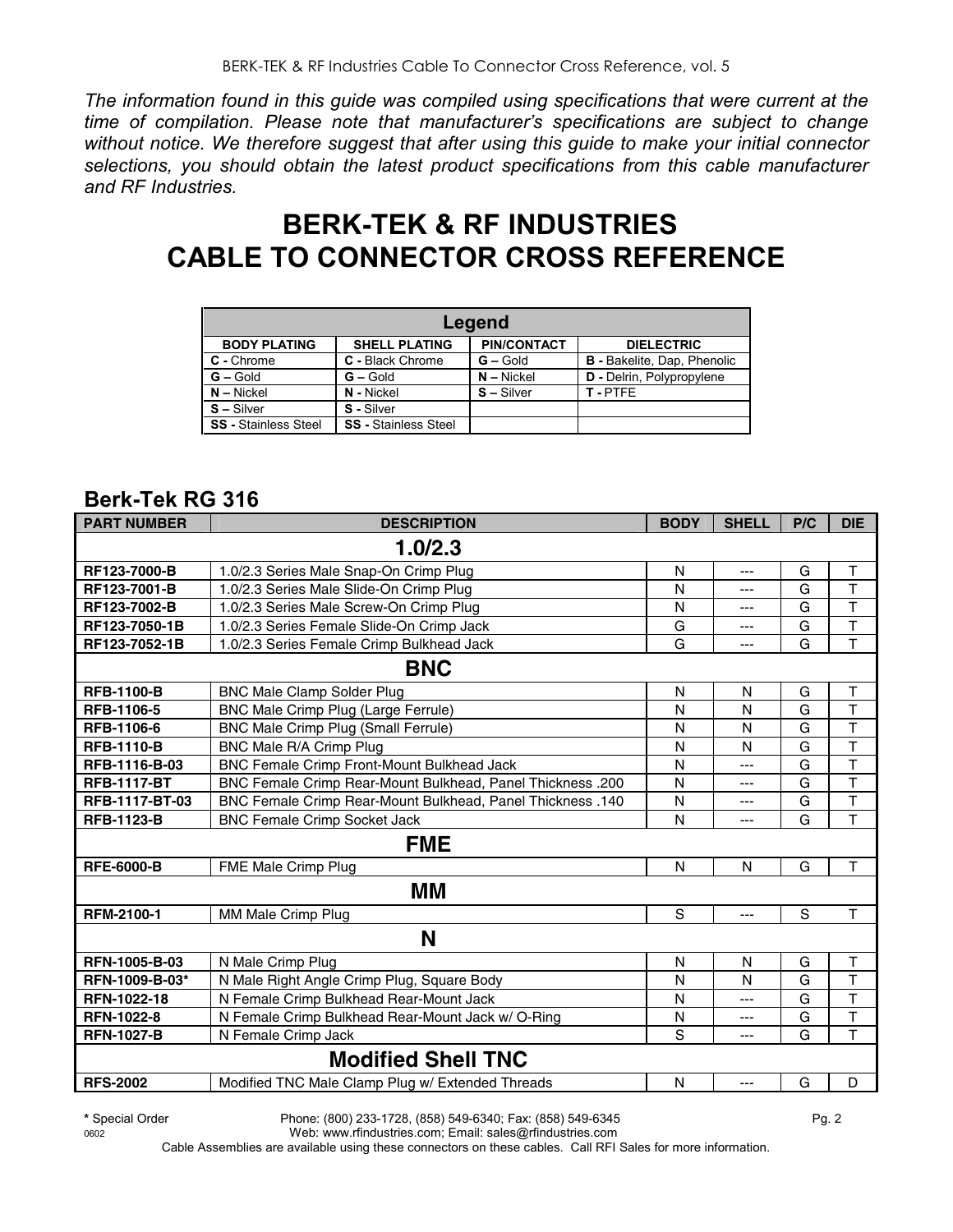| <b>PART NUMBER</b>                 | <b>DESCRIPTION</b>                                            | <b>BODY</b>    | <b>SHELL</b>      | P/C    | <b>DIE</b>                        |
|------------------------------------|---------------------------------------------------------------|----------------|-------------------|--------|-----------------------------------|
|                                    | <b>TNC</b>                                                    |                |                   |        |                                   |
| RFT-1201-1B*                       | <b>TNC Male Clamp Plug</b>                                    | N              | N                 | G      | Τ                                 |
| RFT-1202-3                         | <b>TNC Male Crimp Plug</b>                                    | N              | $\mathsf{N}$      | G      | D                                 |
| <b>RFT-1212-B</b>                  | TNC Female Crimp Rear-Mount Bulkhead                          | N              | ---               | G      | D                                 |
|                                    |                                                               |                |                   |        |                                   |
|                                    | <b>Mini-UHF</b>                                               |                |                   |        |                                   |
| <b>RFU-600-3</b>                   | Mini-UHF Male Crimp Plug                                      | N              | N                 | G      | Τ                                 |
| RFU-600-10B*                       | Mini-UHF Male Right Angle Crimp Plug                          | N              | $\mathsf{N}$      | G      | $\top$                            |
| RFU-601-3                          | Mini-UHF Female Crimp Jack                                    | N              | ---               | G      | $\top$                            |
| RFU-617-01                         | Mini-UHF Female Crimp Rear-Mount Bulkhead with Hardware       | N              | ---               | G      | D                                 |
| <b>RFU-617-B</b>                   | Mini-UHF Female Crimp Rear-Mount Bulkhead                     | N              | $---$             | G      | D                                 |
|                                    | <b>MC Card</b>                                                |                |                   |        |                                   |
| RMC-6000-B*                        | MC Card Straight Crimp Plug                                   | N              | ---               | G      | $\mathsf T$                       |
| <b>RMC-6010-B</b>                  | MC Card Right Angle Crimp Plug                                | N              | ---               | G      | T                                 |
|                                    | <b>MCX</b>                                                    |                |                   |        |                                   |
| <b>RMX-8000-B</b>                  | <b>MCX Male Crimp Plug</b>                                    | N              | ---               | G      | T                                 |
| <b>RMX-8000-1B</b>                 | MCX Male Crimp Plug                                           | G              | ---               | G      | $\top$                            |
| <b>RMX-8010-B</b>                  | MCX Male Right Angle Crimp Plug                               | N              | ---               | G      | $\top$                            |
| RMX-8010-1B                        | MCX Male Right Angle Crimp Plug                               | G              | $---$             | G      | T                                 |
|                                    | <b>MMCX</b>                                                   |                |                   |        |                                   |
| RMX-9000-1B                        | MMCX Male Crimp Plug                                          | G              | ---               | G      | $\top$                            |
| <b>RMX-9010-1B</b>                 | MMCX Male Right Angle Crimp Plug                              | G              | ---               | G      | $\mathsf T$                       |
| <b>RMX-9050-1B</b>                 | <b>MMCX Female Crimp Jack</b>                                 | G              | ---               | G      | T                                 |
|                                    | <b>Reverse Polarity</b>                                       |                |                   |        |                                   |
| <b>RP-1117-BT</b>                  | BNC Reverse Polarity Crimp Bulkhead Jack (Male Contact)       | N              | N                 | G      | T                                 |
| RP-1202-1B                         | TNC Reverse Polarity Crimp Plug (Female Contact)              | N              | N                 | G      | $\mathsf T$                       |
| <b>RP-1212-B</b>                   | TNC Reverse Polarity Rear-Mount Crimp B/H Jack (Male Contact) | N              | N                 | G      | $\overline{\mathsf{T}}$           |
| <b>RP-1216-B</b>                   | TNC Reverse Polarity Crimp Jack (Male Contact)                | N              | $\overline{a}$    | G      | $\overline{\mathsf{T}}$           |
| <b>RP-3000-B</b>                   | SMA Reverse Polarity Crimp Plug (Female Contact)              | N              | N                 | G      | $\top$                            |
| RP-3000-1B                         | SMA Reverse Polarity Crimp Plug (Female Contact)              | G              | G                 | G      | $\overline{\mathsf{T}}$           |
| RP-3010-1B                         | SMA Reverse Polarity Right Angle Crimp Plug (Female Contact)  | G              | G                 | G      | $\top$                            |
| RP-3050-1B                         | SMA Reverse Polarity Female Crimp Jack (Male Contact)         | G              | G                 | G      | $\top$                            |
| RP-3252-1B                         | SMA Reverse Polarity Crimp Bulkhead Jack (Male Contact)       | G              | G                 | G      | $\mathsf{T}$                      |
| <b>RP-4252-B</b>                   | SMB Reverse Polarity Crimp Bulkhead Jack (Female Contact)     | N              | ---               | G      | $\overline{1}$                    |
|                                    | <b>SMA</b>                                                    |                |                   |        |                                   |
| <b>RSA-3000-1B</b>                 | SMA Male Crimp Plug                                           | G              | G                 | G      | Τ                                 |
| <b>RSA-3000-B</b>                  | SMA Male Crimp Plug                                           | N              | N                 | G      | Т                                 |
| <b>RSA-3000-B-SS</b>               | SMA Male Crimp Plug                                           | SS             | SS                | G      | T                                 |
| RSA-3000-1B-03                     | SMA Male Crimp Plug                                           | G              | SS                | G      | Т                                 |
| RSA-3000-7-B*                      | SMA Male Crimp Plug                                           | SS             | SS                | G      | T                                 |
| <b>RSA-3010-1B</b>                 | SMA Male Right Angle Crimp Plug                               | G              | G                 | G      | T                                 |
| RSA-3010-1B-04                     | SMA Male Right Angle Crimp Plug                               | G              | SS                | G      | T                                 |
| <b>RSA-3010-B</b>                  | SMA Male Right Angle Crimp Plug                               | ${\sf N}$      | N                 | G      | $\mathsf T$                       |
| <b>RSA-3010-B-SS</b>               | SMA Male Right Angle Crimp Plug                               | SS             | SS                | G      | $\overline{\mathsf{T}}$           |
| <b>RSA-3050-1B</b>                 | SMA Female Crimp Jack                                         | G              | G                 | G      | $\mathsf T$                       |
| <b>RSA-3050-B</b>                  | SMA Female Crimp Jack                                         | N              | N                 | G      | $\top$                            |
| <b>RSA-3100-B</b>                  | SMA Male Clamp Solder Plug                                    | N              | N                 | G      | $\overline{\mathsf{T}}$           |
| <b>RSA-3110-B</b>                  | SMA Male Right Angle Clamp Plug                               | N              | N                 | G      | $\top$                            |
| <b>RSA-3252-B</b><br>RSA-3252-B-03 | SMA Female Bulkhead, W/O Gasket                               | N<br>${\sf N}$ | N<br>$\mathsf{N}$ | G<br>G | $\top$<br>$\overline{\mathsf{T}}$ |
|                                    | SMA Female Bulkhead, W/ Gasket                                |                |                   |        |                                   |

**\*** Special Order Phone: (800) 233-1728, (858) 549-6340; Fax: (858) 549-6345 Pg. 3

0602 Web: www.rfindustries.com; Email: sales@rfindustries.com Cable Assemblies are available using these connectors on these cables. Call RFI Sales for more information.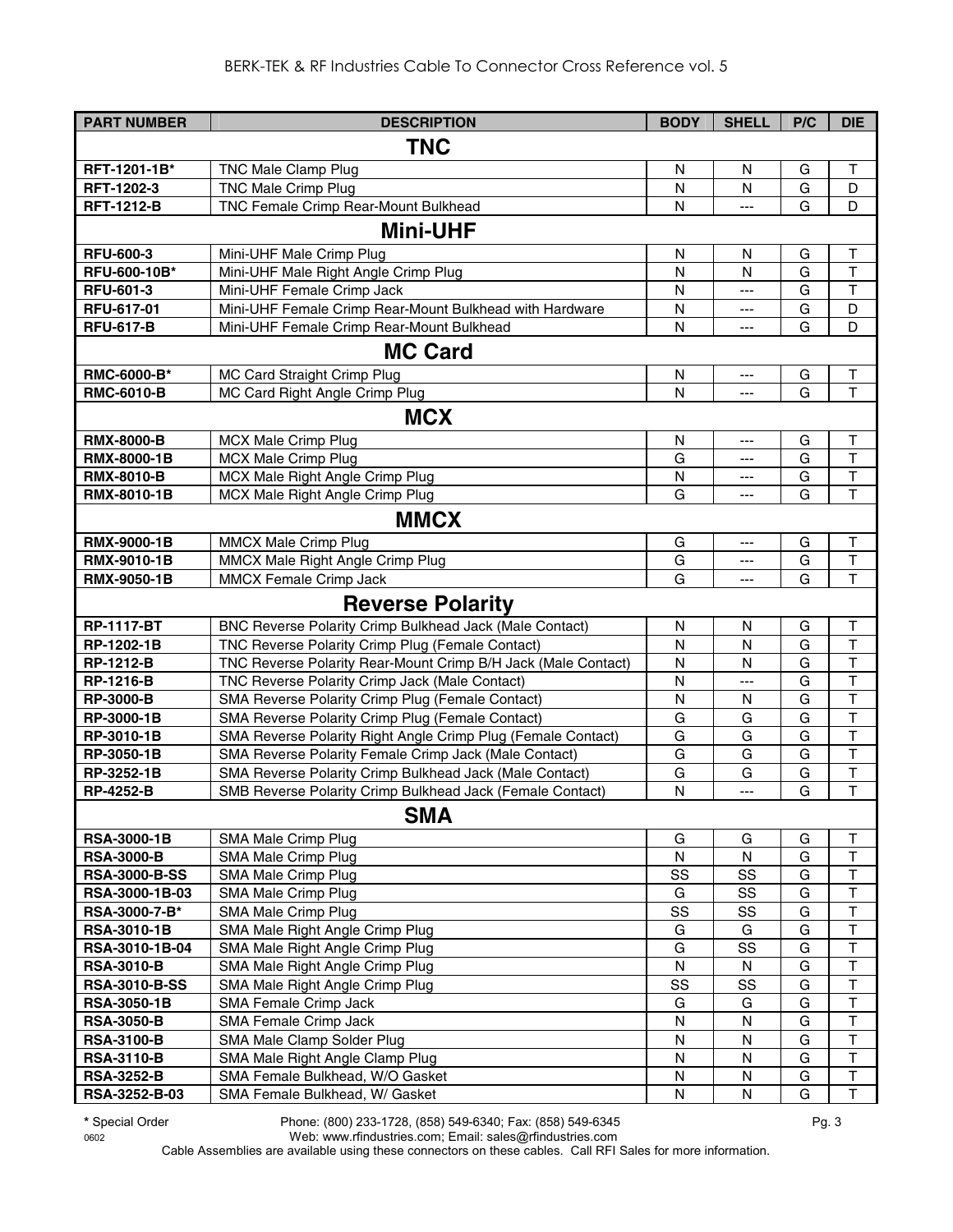| <b>PART NUMBER</b>   | <b>DESCRIPTION</b>                             | <b>BODY</b> | <b>SHELL</b> | P/C | <b>DIE</b> |
|----------------------|------------------------------------------------|-------------|--------------|-----|------------|
|                      | <b>SMB</b>                                     |             |              |     |            |
| <b>RSB-4000-B</b>    | SMB Crimp Plug                                 | N           | ---          | G   |            |
| <b>RSB-4000-B-03</b> | SMB Crimp Plug (See Catalog)                   | N           | ---          | G   |            |
| <b>RSB-4000-1B</b>   | <b>SMB Crimp Plug</b>                          | G           | ---          | G   |            |
| <b>RSB-4010-B</b>    | SMB Right Angle Crimp Plug                     | N           | ---          | G   |            |
| <b>RSB-4010-1B</b>   | SMB Right Angle Crimp Plug                     | G           | ---          | G   |            |
| <b>RSB-4050-B</b>    | SMB Crimp Jack                                 | N           | ---          | G   |            |
| <b>RSB-4050-1B</b>   | SMB Crimp Jack                                 | G           | ---          | G   | ᠇          |
| <b>RSB-4055-1B</b>   | SMB Right Angle Crimp Jack                     | G           | ---          | G   |            |
| <b>RSB-4100-B</b>    | SMB Clamp Plug                                 | N           | ---          | G   |            |
| <b>RSB-4252-B</b>    | SMB Jack, Crimp Bulkhead, Rear-Mount, W/D-Flat | N           | ---          | G   |            |
|                      | <b>Reverse Thread</b>                          |             |              |     |            |
| RT-3252-1B-04        | <b>SMA Reverse Thread Female Crimp</b>         | N           | ---          | G   |            |

## **Berk-Tek RG 316DS**

| <b>PART NUMBER</b>   | <b>DESCRIPTION</b>                                         | <b>BODY</b>  | <b>SHELL</b> | P/C | <b>DIE</b>              |
|----------------------|------------------------------------------------------------|--------------|--------------|-----|-------------------------|
|                      | 1.0/2.3                                                    |              |              |     |                         |
| RF123-7000-B         | 1.0/2.3 Series Male Snap-On Crimp Plug                     | $\mathsf{N}$ | $\mathsf{N}$ | G   | T                       |
| RF123-7001-B         | 1.0/2.3 Series Male Slide-On Crimp Plug                    | N            | N            | G   | T                       |
| RF123-7002-B         | 1.0/2.3 Series Male Screw-On Crimp Plug                    | N            | N            | G   | $\overline{\mathsf{T}}$ |
| RF123-7050-1B        | 1.0/2.3 Series Female Slide-On Crimp Jack                  | G            | ---          | G   | $\overline{\mathsf{T}}$ |
| RF123-7052-1B        | 1.0/2.3 Series Female Bulkhead Crimp Jack                  | G            | ---          | G   | $\overline{\mathsf{T}}$ |
|                      | <b>BNC</b>                                                 |              |              |     |                         |
| RFB-1106-5B1         | BNC Male Crimp Plug (Large Ferrule)                        | N            | N            | G   | Τ                       |
| <b>RFB-1117-B1-T</b> | BNC Female Crimp Rear-Mount Bulkhead, .200 Panel Thickness | N            | ---          | G   | T                       |
| RFB-1123-B1          | <b>BNC Female Crimp Socket Jack</b>                        | N            | ---          | G   | $\overline{\mathsf{T}}$ |
|                      | N                                                          |              |              |     |                         |
| RFN-1005-B1-03       | N Male Crimp                                               | $\mathsf{N}$ | N            | G   | T                       |
| RFN-1009-B1-03       | N Male Right Angle Crimp Square Body                       |              |              |     |                         |
| RFN-1022-8-B1        | N Female Chassis Connector; Bulkhead Rear Mount Crimp      | N            | $---$        | G   | Т                       |
| <b>RFN-1027-B1</b>   | N Female Crimp                                             | S            | ---          | G   | T                       |
|                      | <b>TNC</b>                                                 |              |              |     |                         |
| RFT-1201-B1          | TNC Male Clamp Plug                                        | N            | N            | G   | T                       |
| RFT-1202-3B1         | <b>TNC Male Crimp Plug</b>                                 | N            | N            | G   | D                       |
| RFT-1212-B1          | TNC Female Crimp Bulkhead Jack                             | N            | ---          | G   | D                       |
|                      | <b>Mini-UHF</b>                                            |              |              |     |                         |
| RFU-600-3B1          | Mini-UHF Male Crimp Plug                                   | $\mathsf{N}$ | $\mathsf{N}$ | G   | T                       |
| <b>RFU-601-B1</b>    | Mini-UHF Female Crimp Jack                                 | N            | ---          | G   | T                       |
| <b>RFU-617-B1</b>    | Mini-UHF Female Crimp Bulkhead Jack                        | N            | $---$        | G   | T                       |
|                      | <b>MCX</b>                                                 |              |              |     |                         |
| <b>RMX-8000-B</b>    | MCX Male Crimp Plug                                        | N            | ---          | G   | Τ                       |
| <b>RMX-8000-1B</b>   | <b>MCX Male Crimp Plug</b>                                 | G            | ---          | G   | $\overline{\mathsf{T}}$ |
|                      | <b>MCX</b>                                                 |              |              |     |                         |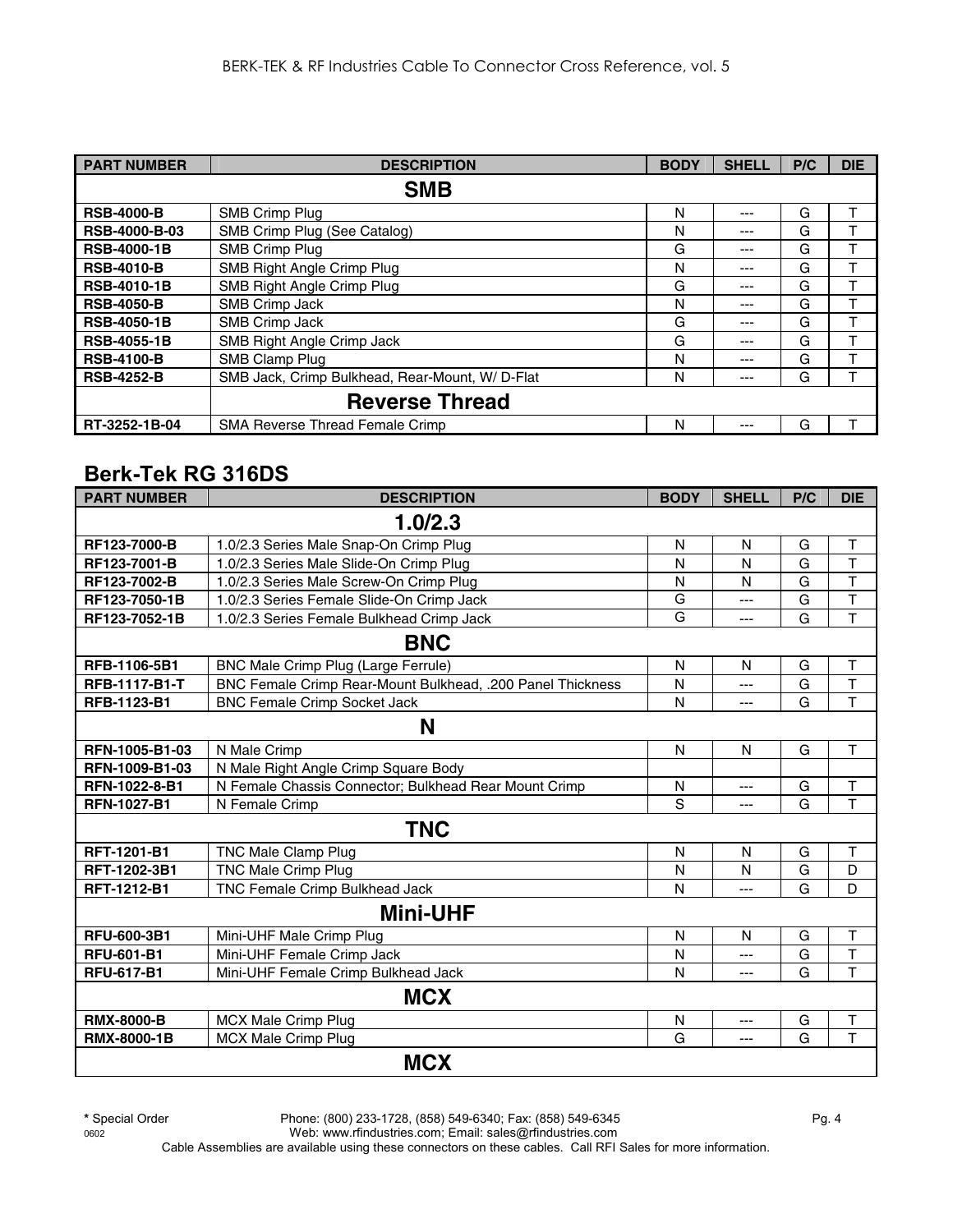| <b>RMX-8010-B</b>  | MCX Male Right Angle Crimp Plug                              | N            | $---$          | G              | Т                       |  |  |  |
|--------------------|--------------------------------------------------------------|--------------|----------------|----------------|-------------------------|--|--|--|
| RMX-8010-1B        | MCX Male Right Angle Crimp Plug                              | G            | ---            | G              | T                       |  |  |  |
| <b>MMCX</b>        |                                                              |              |                |                |                         |  |  |  |
| <b>RMX-9000-1B</b> | MMCX Male Straight Crimp Plug                                | G            | ---            | G              | T                       |  |  |  |
| <b>RMX-9010-1B</b> | MMCX Male Right Angle Crimp Plug                             | G            | $\overline{a}$ | G              | T                       |  |  |  |
| <b>PART NUMBER</b> | <b>DESCRIPTION</b>                                           | <b>BODY</b>  | <b>SHELL</b>   | P/C            | <b>DIE</b>              |  |  |  |
| <b>RMX-9050-1B</b> | MMCX Female Crimp Jack                                       | G            | ---            | G              | т                       |  |  |  |
|                    | <b>Reverse Polarity</b>                                      |              |                |                |                         |  |  |  |
| RP-1202-1B1        | TNC Reverse Polarity Crimp Plug (Female Contact)             | N            | N              | G              | $\mathsf T$             |  |  |  |
| RP-1212-B1         | TNC Reverse Polarity Bulkhead Crimp Jack (Male Contact)      | $\mathsf{N}$ | $---$          | G              | T                       |  |  |  |
| RP-3000-B1         | SMA Reverse Polarity Crimp Plug (Female Contact)             | N            | ---            | G              | $\top$                  |  |  |  |
| RP-3252-1B1        | SMA Reverse Polarity Bulkhead Crimp Jack (Male Contact)      | G            | ---            | G              | $\top$                  |  |  |  |
|                    | <b>SMA</b>                                                   |              |                |                |                         |  |  |  |
| RSA-3000-1B1       | SMA Male Crimp Plug                                          | G            | G              | G              | Τ                       |  |  |  |
| <b>RSA-3000-B1</b> | SMA Male Crimp Plug                                          | N            | N              | G              | $\overline{\mathsf{T}}$ |  |  |  |
| RSA-3010-1B1       | SMA Male Right Angle Crimp Plug                              | G            | G              | G              | T                       |  |  |  |
| RSA-3010-B1        | SMA Male Right Angle Crimp Plug                              | N            | N              | $\overline{G}$ | $\overline{\mathsf{T}}$ |  |  |  |
| RSA-3050-1B1       | SMA Female Crimp Jack                                        | G            | ---            | $\overline{G}$ | $\overline{\mathsf{T}}$ |  |  |  |
| <b>RSA-3050-B1</b> | <b>SMA Female Crimp Jack</b>                                 | $\mathsf{N}$ | ---            | G              | $\overline{\mathsf{T}}$ |  |  |  |
| <b>RSA-3100-B</b>  | SMA Clamp Solder Plug, for RG-174/U & RG-316/U Double Shield | $\mathsf{N}$ | N              | G              | T                       |  |  |  |
| <b>RSA-3110-B</b>  | SMA R/A Crimp Plug, for RG-174/U & RG-316/U Double Shield    | N            | N              | G              | $\mathsf{T}$            |  |  |  |
| RSA-3252-1B1       | SMA Female Rear-Mount Bulkhead, W/O Gasket                   | G            | $\overline{a}$ | G              | T                       |  |  |  |
| <b>RSA-3252-B1</b> | SMA Female Rear-Mount Bulkhead, W/O Gasket                   | $\mathsf{N}$ | ---            | G              | $\mathsf T$             |  |  |  |
|                    | <b>SMB</b>                                                   |              |                |                |                         |  |  |  |
| RSB-4000-1B1       | SMB Plug                                                     | G            | ---            | G              | Τ                       |  |  |  |
| RSB-4000-B1        | SMB Plug                                                     | $\mathsf{N}$ | $\overline{a}$ | G              | T                       |  |  |  |
| RSB-4010-1B1       | SMB R/A Plug                                                 | G            | ---            | G              | $\overline{\mathsf{T}}$ |  |  |  |
| <b>RSB-4010-B1</b> | SMB R/A Plug                                                 | N            | ---            | G              | $\overline{\mathsf{T}}$ |  |  |  |
| RSB-4050-1B1       | SMB Crimp Jack                                               | G            | ---            | G              | $\overline{\mathsf{T}}$ |  |  |  |
| RSB-4050-B1        | SMB Crimp Jack                                               | N            | ---            | G              | $\overline{\mathsf{T}}$ |  |  |  |
| <b>RSB-4252-B1</b> | SMB Jack, Crimp Bulkhead, Rear Mount, W/ D-Flat              | $\mathsf{N}$ | ---            | G              | T                       |  |  |  |
|                    | <b>Reverse Thread</b>                                        |              |                |                |                         |  |  |  |
| RT-3252-1B1-04     | SMA Reverse Thread Female, Crimp Bulkhead, Rear Mount Jack   | N            | $\overline{a}$ | G              | $\mathsf T$             |  |  |  |

## **Berk-Tek 650072**

| <b>PART NUMBER</b>  | <b>DESCRIPTION</b>                                         | <b>BODY</b> | <b>SHELL</b> | P/C | <b>DIE</b> |
|---------------------|------------------------------------------------------------|-------------|--------------|-----|------------|
|                     | <b>BNC</b>                                                 |             |              |     |            |
| <b>RFB-1100-2</b>   | BNC Male Clamp Solder Plug (Captive Pin); UG-88D/U         | N           | N            | G   | D          |
| <b>RFB-1100-2ST</b> | BNC Clamp Solder Plug(Captive Pin); UG-88/U, C/U, D/U, E/U | S           | S            | G   |            |
| <b>RFB-1102-T</b>   | <b>BNC Male Solderless Plug</b>                            | N           | N            | S   |            |
| <b>RFB-1104</b>     | <b>BNC Male Twist-on Plug</b>                              | N           | N            | S   | D          |
| <b>RFB-1106-2</b>   | BNC Male Crimp Plug; UG-1785/U                             | N           | N            | G   | D          |
| <b>RFB-1106-2ST</b> | BNC Male Crimp Plug; UG-1785/U                             | S           | S            | G   |            |
| <b>RFB-1106-2T</b>  | BNC Male Crimp Plug; UG-1785/U                             | N           | N            | G   |            |
| <b>RFB-1106-9</b>   | BNC Male Q/D Univ. Crimp Plug; for BNC, TNC, & N Female    | N           | N            | G   | D          |
| RFB-1106-C-03       | <b>BNC Male Crimp with BeCu Contact</b>                    | N           | N            | G   | D          |
| RFB-1110-C-04       | BNC Male Right Angle Clamp Plug                            | S           | S            | G   | т          |
| <b>RFB-1110-S</b>   | BNC Male Right Angle Solder Plug; UG-913/U, A/U            | S           | S            | S   |            |
| RFB-1110-1          | BNC Male Right Angle Crimp Plug                            | N           | N            | G   | Т          |
| RFB-1110-C-04       | BNC Male Right Angle Clamp Plug                            | S           | S            | G   | т          |
| <b>RFB-1117</b>     | <b>BNC Female Crimp Bulkhead Jack</b>                      | N           |              | G   | D          |

**\*** Special Order Phone: (800) 233-1728, (858) 549-6340; Fax: (858) 549-6345 Pg. 5

0602 Web: www.rfindustries.com; Email: sales@rfindustries.com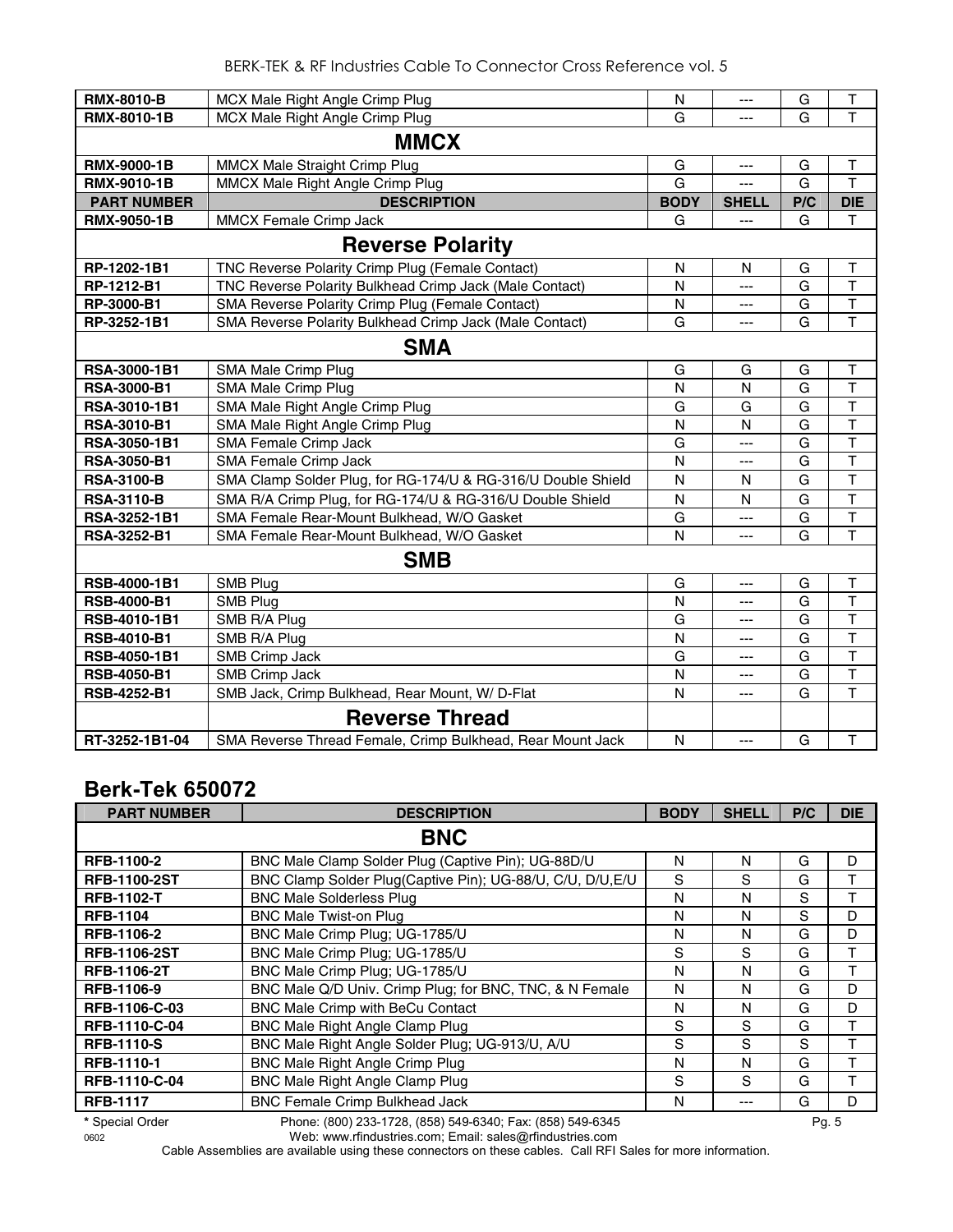| <b>RFB-1121</b>               | <b>BNC Female Twist-on Jack</b>                                   | N                   | ---                 | S              | D                            |
|-------------------------------|-------------------------------------------------------------------|---------------------|---------------------|----------------|------------------------------|
| RFB-1123-1                    | <b>BNC Female Crimp Jack</b>                                      | N                   | ---                 | G              | T                            |
| <b>RFB-1160</b>               | BNC Wall Plate Flush Mount Crimp Jack                             | N                   | ---                 | G              | D                            |
| <b>RFB-1161</b>               | BNC Wall Plate Flush Mount Twist on Jack                          | N                   | ---                 | G              | D                            |
|                               | <b>7/16 Din</b>                                                   |                     |                     |                |                              |
| RFD-1600-2-C                  | 7/16 Din Male Clamp Plug Combo Straight or Right Angle            | S                   | ${\mathsf S}$       | S              | T                            |
| <b>PART NUMBER</b>            | <b>DESCRIPTION</b>                                                | <b>BODY</b>         | <b>SHELL</b>        | P/C            | <b>DIE</b>                   |
| <b>RFD-1605-2-C</b>           | 7/16 Din Male Crimp Plug Combo Straight or Right Angle            |                     | S                   | S              | T                            |
| RFD-1625-2-C                  | 7/16 Din Female Clamp Jack Combo Straight or Right Angle          | S<br>$\mathsf S$    | ---                 | S              | $\top$                       |
|                               | 7/16 Din Female Crimp Jack Combo Straight or Right Angle          | $\mathbf S$         |                     | $\mathbf S$    | $\mathsf T$                  |
| RFD-1630-2-C<br>RFD-1641-2-C* | 7/16 Din Female 4-Hole Flange Clamp Panel Mount, Combo            | S                   | ---                 | S              | T                            |
|                               | Straight or Right Angle                                           |                     | ---                 |                |                              |
| RFD-1642-2-C*                 | 7/16 Din Female 4-Hole Flange Crimp Panel Mount, Combo            | $\mathbf S$         | ---                 | S              | T.                           |
|                               | Straight or Right Angle                                           |                     |                     |                |                              |
|                               |                                                                   |                     |                     |                |                              |
|                               | <b>FME</b>                                                        |                     |                     |                |                              |
| <b>RFE-6000-C</b>             | <b>FME Male Crimp</b>                                             | N                   | ---                 | G              | Т                            |
| RFE-6000-6C*                  | FME Male Crimp, Black                                             | C                   | ---                 | G              | T                            |
| <b>RFE-6050-C</b>             | <b>FME Female Crimp</b>                                           | N                   | ---                 | G              | $\mathsf{T}$                 |
| RFE-6050-6C*                  | FME Female Crimp, Black                                           | C                   | ---                 | G              | T                            |
|                               | N                                                                 |                     |                     |                |                              |
|                               |                                                                   |                     |                     |                |                              |
| <b>RFN-1000-N</b>             | N Male Solder Clamp Plug; UG-536 B/U                              | N                   | N                   | G              | Τ                            |
| <b>RFN-1000-1S</b>            | N Male Solder Clamp Plug; UG-536 A/U                              | $\mathbb S$         | S                   | G              | T<br>T                       |
| <b>RFN-1001-S</b>             | N Male Solder Plug                                                | S                   | S                   | G              |                              |
| <b>RFN-1005-2N</b>            | N Male Crimp Plug                                                 | $\mathsf{N}$        | N                   | G              | $\top$                       |
| <b>RFN-1005-3C</b>            | N Male Crimp Plug                                                 | S<br>$\overline{s}$ | S<br>$\overline{s}$ | G              | T<br>$\overline{\mathsf{T}}$ |
| <b>RFN-1005-5</b>             | N Male Crimp Plug (Quick Disconnect)                              |                     | $\overline{s}$      | G              | $\overline{\mathsf{T}}$      |
| <b>RFN-1009-C</b>             | N Male Right Angle Crimp Plug                                     | $\overline{S}$<br>S | S                   | G<br>G         | T                            |
| RFN-1009-C-03                 | N Male Right Angle Crimp Plug, Square Body                        | S                   | ---                 | G              | $\overline{\mathsf{T}}$      |
| RFN-1021-6                    | N Female Chassis, 4-Hole Flange, Solder Clamp                     |                     |                     | G              | $\overline{\mathsf{T}}$      |
| <b>RFN-1022-8-C</b>           | N Female Crimp Blkhd, Rear Mount w/ O-Ring, for RG-58/U           | N                   | ---                 |                |                              |
| RFN-1025-1                    | N Female Cable Clamp Jack; UG-536B/U<br>N Female Crimp Cable Jack | S<br>S              | ---                 | G              | T<br>$\overline{\mathsf{T}}$ |
| <b>RFN-1027</b>               |                                                                   |                     | ---                 | G              |                              |
|                               | <b>Modified Shell SMA</b>                                         |                     |                     |                |                              |
| <b>RFS-2006</b>               | SMA Male Right Angle Crimp with Modified Shell                    | N                   | $---$               | G              | Τ                            |
|                               | <b>TNC</b>                                                        |                     |                     |                |                              |
|                               |                                                                   |                     |                     |                |                              |
| <b>RFT-1200</b>               | TNC Male Clamp Solder Plug; MS39012/26-0101                       | N                   | N                   | ${\mathsf S}$  | $\mathsf{T}$                 |
| RFT-1202-2                    | TNC Male Crimp Plug (Captive Pin); MS39012/26-0011                | N                   | N                   | G              | D                            |
| <b>RFT-1202-2B</b>            | TNC Male Crimp Plug (Black Body); MS39012/26-001                  | $\mathsf{C}$        | C                   | G              | D                            |
| <b>RFT-1202-2T</b>            | TNC Male Crimp Plug (Captive Pin); MS39012/26-0011                | N                   | N                   | G              | $\top$                       |
| <b>RFT-1202-5</b>             | TNC Male Crimp Plug; (Quick Disconnect)                           | $\mathsf{N}$        | N                   | G              | D                            |
| <b>RFT-1204</b>               | <b>TNC Male Solderless Plug</b>                                   | $\mathsf{N}$        | N                   | $\mathbf S$    | D                            |
| <b>RFT-1206</b>               | TNC Male Twist on Plug; AMP 2221983-7                             | $\mathsf{N}$        | N                   | $\overline{s}$ | D                            |
| <b>RFT-1212</b>               | TNC Female Crimp Bulkhead Jack; MS39012/23329/4-14                | N                   | ---                 | G              | D                            |
| <b>RFT-1214</b>               | TNC Female Twist on Cable Jack                                    | N                   | ---                 | S              | D                            |
| RFT-1216-1                    | TNC Female Crimp Cable Jack; MS39012/27-0504                      | N                   |                     | G              | D                            |
| <b>RFT-1218</b>               | TNC Male R/A Crimp Plug; MS39012/30-0504                          | N                   | N                   | G              | T                            |
|                               | <b>UHF</b>                                                        |                     |                     |                |                              |
| <b>RFU-500</b>                | UHF Solder Plug; PL-259; Use with RFU-530 Reducer                 | S                   | N                   | S              | Dap                          |
| <b>RFU-501</b>                | UHF Solder Plug; PL-259; Use with RFU-530-S Reducer               | S                   | S                   | S              | т                            |
| <b>RFU-504</b>                | UHF Male Push on Ferrule (No Installation Tools); PL-259          | N                   | ${\sf N}$           | S              | Dap                          |
| <b>RFU-505</b>                | <b>UHF Male Crimp Plug</b>                                        | N                   | N                   | S              | Dap                          |

0602 Web: www.rfindustries.com; Email: sales@rfindustries.com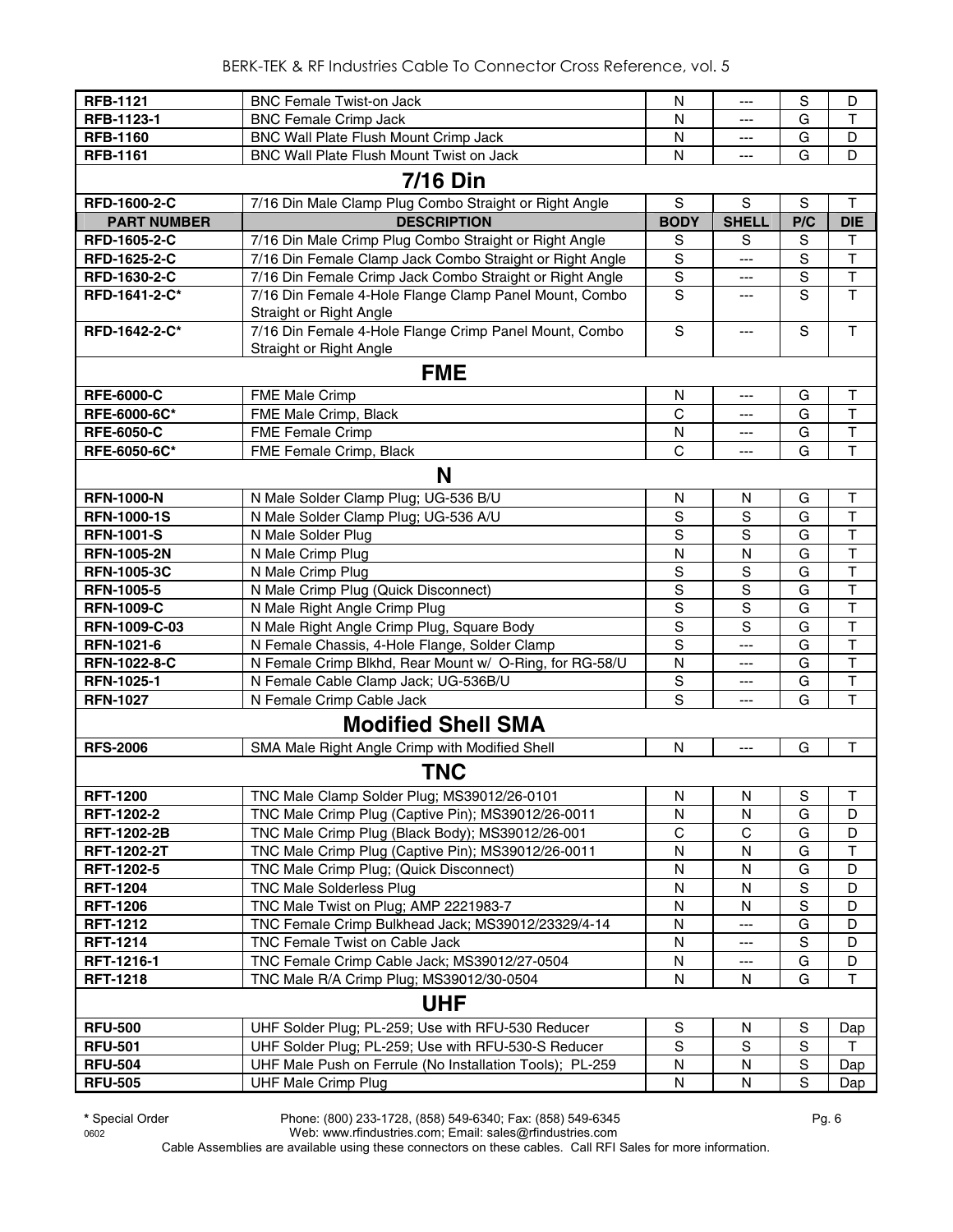#### BERK-TEK & RF Industries Cable To Connector Cross Reference vol. 5

| <b>RFU-505-ST</b> | UHF Male Crimp Plug                     | S |         | S     |       |
|-------------------|-----------------------------------------|---|---------|-------|-------|
| <b>RFU-505-5</b>  | UHF Male Crimp Plug (Short Crimp)       | N | N       | N     | D     |
| <b>RFU-520</b>    | UHF Female Cable Clamp Jack             | N | $---$   | S     |       |
| <b>RFU-527</b>    | <b>UHF Female Crimp</b>                 | N | N       | S     | D     |
| <b>RFU-527-T</b>  | UHF Female Crimp Jack                   | N | $---$   | S     |       |
| <b>RFU-530</b>    | Adapter/Reducer; Use with RFU-500       | N | $--$    | $---$ | ---   |
| <b>RFU-530-S</b>  | Adapter/Reducer; Use with RFU-501       | S | $- - -$ | $---$ | $---$ |
| <b>RFU-530-Z*</b> | Adapter/Reducer; Use with RFU-500 & 501 | N | $- - -$ | ---   | ---   |

| <b>PART NUMBER</b> | <b>DESCRIPTION</b>                                                  | <b>BODY</b>  | <b>SHELL</b>   | P/C         | <b>DIE</b>              |  |  |  |
|--------------------|---------------------------------------------------------------------|--------------|----------------|-------------|-------------------------|--|--|--|
| <b>Mini-UHF</b>    |                                                                     |              |                |             |                         |  |  |  |
| <b>RFU-600</b>     | Mini-UHF Push-on Ferrule Plug (No Installation Tools                | N            | N              | S           | $\mathsf{T}$            |  |  |  |
|                    | Needed)                                                             |              |                |             |                         |  |  |  |
| <b>RFU-600-1</b>   | Mini-UHF Male Crimp Plug; (AMP Drawn Metal Type)                    | N            | N              | $\mathbf S$ | D                       |  |  |  |
| <b>RFU-600-2</b>   | Mini-UHF Male Crimp Plug, Short, Black Chrome; Onaglass<br>Antennas | $\mathsf{C}$ | $\mathsf{C}$   | G           | D                       |  |  |  |
| <b>RFU-600-5</b>   | Mini-UHF Male Crimp Plug (Quick Disconnect)                         | ${\sf N}$    | ${\sf N}$      | G           | D                       |  |  |  |
| <b>RFU-600-6</b>   | Mini-UHF Male Crimp Plug; AMP 2266-001, Amphenol 81-<br>115         | N            | N              | S           | D                       |  |  |  |
| <b>RFU-600-10C</b> | Mini-UHF Male R/A Crimp Plug                                        | $\mathsf{N}$ | $\mathsf{N}$   | G           | $\top$                  |  |  |  |
| <b>RFU-601-1</b>   | Mini-UHF Female Crimp Jack                                          | $\mathsf{N}$ | ---            | G           | D                       |  |  |  |
| <b>RFU-617-C</b>   | Mini-UHF Female Crimp Rear Mount Bulkhead Jack                      | N            | ---            | G           | D                       |  |  |  |
|                    | <b>Reverse Polarity</b>                                             |              |                |             |                         |  |  |  |
| <b>RP-1005-C</b>   | N Reverse Polarity Male Crimp Plug (Female Contact)                 | N            | N              | G           | Τ                       |  |  |  |
| <b>RP-1106-C</b>   | BNC Reverse Polarity Male Crimp Plug (Female Contact)               | N            | N              | G           | $\overline{\mathsf{T}}$ |  |  |  |
| <b>RP-1117-C</b>   | BNC Reverse Polarity Crimp Bulkhead Jack (Male Contact)             | N            | ---            | G           | $\overline{\mathsf{T}}$ |  |  |  |
| <b>RP-1202-C</b>   | TNC Reverse Polarity Male Crimp Plug (Female Contact)               | N            | N              | G           | T                       |  |  |  |
| <b>RP-1212-C</b>   | TNC Reverse Polarity Crimp Bulkhead Jack (Male Contact)             | N            | ---            | G           | T                       |  |  |  |
| <b>RP-3000-C</b>   | SMA Reverse Polarity Male Crimp Plug (Female Contact)               | $\mathsf{N}$ | N              | G           | T                       |  |  |  |
| RP-3000-1C         | SMA Reverse Polarity Male Crimp Plug (Female Contact)               | G            | G              | G           | T                       |  |  |  |
| RP-3010-1C         | SMA Reverse Polarity R/A Crimp Plug (Female Contact)                | G            | G              | G           | T                       |  |  |  |
| RP-3050-1C         | SMA Reverse Polarity Crimp Jack (Male Contact)                      | N            | ---            | G           | $\mathsf T$             |  |  |  |
| RP-3252-1C         | SMA Reverse Polarity Crimp Bulkhead Jack (Male Contact)             | G            | ---            | G           | $\top$                  |  |  |  |
|                    | <b>SMA</b>                                                          |              |                |             |                         |  |  |  |
| <b>RSA-3000-C</b>  | SMA Male Crimp Plug                                                 | N            | N              | G           | Τ                       |  |  |  |
| <b>RSA-3000-1C</b> | SMA Male Crimp Plug, Three Piece                                    | N            | G              | G           | T                       |  |  |  |
| <b>RSA-3010-C</b>  | SMA Male R/A Crimp Plug                                             | N            | N              | G           | $\mathsf T$             |  |  |  |
| <b>RSA-3050-C</b>  | <b>SMA Female Crimp</b>                                             | $\mathsf{N}$ | ---            | G           | T                       |  |  |  |
| RSA-3060-C*        | SMA Female Right Angle Crimp Jack                                   | N            | $\overline{a}$ | G           | T                       |  |  |  |
| <b>RSA-3100-C</b>  | SMA Male Clamp Solder Plug                                          | N            | N              | G           | $\overline{\mathsf{T}}$ |  |  |  |
| <b>RSA-3110-C</b>  | SMA Male Right Angle Clamp Plug                                     | N            | N              | G           | $\top$                  |  |  |  |
| RSA-3220-C*        | SMA Male Crimp Bulkhead, 2-Hole Flange                              | N            | N              | G           | T                       |  |  |  |
| RSA-3230-C*        | SMA Male Crimp Bulkhead, 4-Hole Flange                              | N            | N              | G           | T                       |  |  |  |
| RSA-3252-1C*       | SMA Female Crimp Bulkhead                                           | G            | ---            | G           | $\overline{\mathsf{T}}$ |  |  |  |
| <b>RSA-3252-C</b>  | SMA Female Crimp Bulkhead                                           | $\mathsf{N}$ | ---            | G           | T                       |  |  |  |
| <b>RSA-3260-C</b>  | SMA Female Crimp Bulkhead, 2-Hole Flange                            | N            | ---            | G           | T                       |  |  |  |
| <b>RSA-3270-C</b>  | SMA Female Crimp Bulkhead, 4-Hole Flange                            | N            | ---            | G           | Т                       |  |  |  |
|                    | <b>Reverse Thread</b>                                               |              |                |             |                         |  |  |  |
| <b>RT-1005-C</b>   | N Reverse Thread Male Crimp Plug                                    | N            | N              | G           | Τ                       |  |  |  |
| RT-1009-C-03       | N Reverse Thread Right Angle Male Crimp Plug                        | N            | N              | G           | Τ                       |  |  |  |
| <b>RT-1200-C</b>   | TNC Reverse Thread Male Clamp Plug                                  | N            | N              | S           | $\sf T$                 |  |  |  |
| RT-1202-C          | TNC Reverse Thread Male Crimp Plug                                  | N            | N              | G           | D                       |  |  |  |

**\*** Special Order Phone: (800) 233-1728, (858) 549-6340; Fax: (858) 549-6345 Pg. 7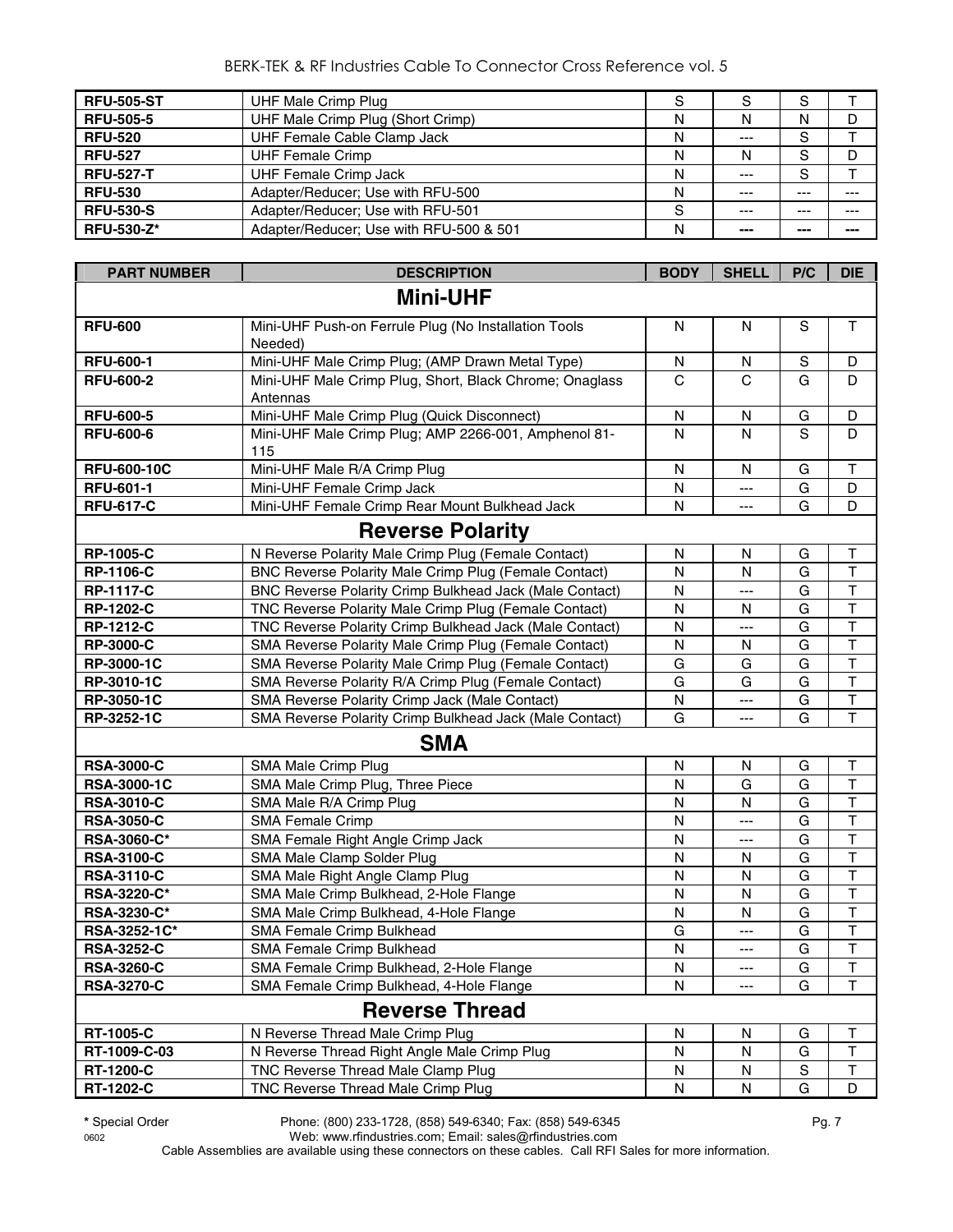| <b>I RT-3000-1C</b> | SMA Reverse Thread Male Crimp Plug |        |             | G   |      |
|---------------------|------------------------------------|--------|-------------|-----|------|
|                     |                                    |        |             |     |      |
|                     | <b>Berk-Tek RG 142, RG 400</b>     |        |             |     |      |
| <b>DADT NUMADED</b> | <b>DECODIDTION</b>                 | CUTE11 | <b>DODV</b> | n/n | DIE. |

| <b>PART NUMBER</b>   | <b>DESCRIPTION</b>                                          | <b>SHELL</b>   | <b>BODY</b>    | P/C            | <b>DIE</b>              |
|----------------------|-------------------------------------------------------------|----------------|----------------|----------------|-------------------------|
|                      | <b>BNC</b>                                                  |                |                |                |                         |
| RFB-1100-2           | <b>BNC Male Clamp Plug</b>                                  | N              | N              | G              | D                       |
| <b>RFB-1100-2ST</b>  | <b>BNC Male Clamp Plug</b>                                  | $\mathbf S$    | S              | G              | T                       |
| <b>RFB-1102-T</b>    | <b>BNC Male Solderless Clamp Plug</b>                       | ${\sf N}$      | N              | S              | $\top$                  |
| <b>RFB-1106-C1ST</b> | <b>BNC Male Crimp Plug</b>                                  | S              | S              | G              | $\mathsf T$             |
| RFB-1106-2TC1        | <b>BNC Male Crimp Plug</b>                                  | ${\sf N}$      | N              | G              | $\mathsf T$             |
| <b>PART NUMBER</b>   | <b>DESCRIPTION</b>                                          | <b>BODY</b>    | <b>SHELL</b>   | P/C            | <b>DIE</b>              |
| RFB-1106-C1          | <b>BNC Male Crimp</b>                                       | N              | N              | G              | D                       |
| RFB-1110-C-04        | <b>BNC Male Right Angle Clamp Plug</b>                      | $\mathbf S$    | $\mathbf S$    | G              | $\overline{\mathsf{T}}$ |
| <b>RFB-1110-C1</b>   | BNC Male Right Angle Crimp Plug, RG-55                      | N              | N              | G              | $\top$                  |
| <b>RFB-1117-C1</b>   | <b>BNC Female Crimp Rear Mount Bulkhead Jack</b>            | ${\sf N}$      | ---            | G              | D                       |
| RFB-1123-C1          | <b>BNC Female Crimp</b>                                     | N              | ---            | G              | T                       |
|                      | 7/16 Din                                                    |                |                |                |                         |
| RFD-1600-2-C1        | 7/16 Din Male Clamp Plug Combo Straight or Right Angle      | S              | $\mathbb S$    | S              | $\top$                  |
| RFD-1605-2-C1        | 7/16 Din Male Crimp Plug Combo Straight or Right Angle      | $\mathbf S$    | $\mathbf S$    | $\overline{S}$ | T                       |
| RFD-1611-2-C1*       | 7/16 Din Male Crimp Rear Mount Bulkhead Plug                | $\mathsf S$    | $\overline{s}$ | $\overline{s}$ | $\overline{\mathsf{T}}$ |
| RFD-1625-2-C1        | 7/16 Din Female Clamp Jack Combo Straight or Right Angle    | $\overline{S}$ | $---$          | $\overline{s}$ | $\overline{\mathsf{T}}$ |
| RFD-1630-2-C1        | 7/16 Din Female Crimp Jack Combo Straight or Right Angle    | $\mathbb S$    | ---            | $\mathsf S$    | $\top$                  |
| RFD-1641-2-C1*       | 7/16 Din Female 4-Hole Flange Panel Mount Clamp Jack Combo  | $\overline{s}$ | ---            | $\overline{s}$ | $\overline{\mathsf{T}}$ |
|                      | Straight or Right Angle                                     |                |                |                |                         |
| RFD-1642-2-C1*       | 7/16 Din Female 4-Hole Flange Panel Mount Crimp Jack Combo  | S              | ---            | ${\mathsf S}$  | T.                      |
|                      | Straight or Right Angle                                     |                |                |                |                         |
|                      | N                                                           |                |                |                |                         |
| <b>RFN-1000-N</b>    | N Male Clamp Plug                                           | ${\sf N}$      | $\mathsf{N}$   | G              | $\sf T$                 |
| <b>RFN-1000-1S</b>   | N Male Clamp Plug                                           | $\mathbf S$    | $\mathbf S$    | G              | $\top$                  |
| <b>RFN-1001-S</b>    | N Male Solder Plug                                          | $\rm S$        | S              | G              | $\top$                  |
| <b>RFN-1005-C1</b>   | N Male Crimp Plug                                           | S              | N              | G              | $\mathsf T$             |
| RFN-1005-3C1         | N Male Crimp Plug                                           | $\overline{s}$ | $\mathbf S$    | G              | $\overline{\mathsf{T}}$ |
| RFN-1005-5C1         | N Male Quick Disconnect Crimp Plug                          | S              | $\mathbf S$    | G              | $\top$                  |
| <b>RFN-1009-C1</b>   | N Male R/A Crimp Plug                                       | S              | $\mathbf S$    | G              | $\mathsf T$             |
| RFN-1021-6           | N Female 4-Hole Flange Panel Mount Clamp Jack               | $\mathsf S$    | ---            | G              | T                       |
| RFN-1022-8-C1        | N Female Crimp, Rear Mount Bulkhead, RG-142/U               | ${\sf N}$      | $\overline{a}$ | G              | T                       |
| RFN-1025-1           | N Female Clamp Jack                                         | ${\mathbb S}$  | ---            | G              | T                       |
| <b>RFN-1027-C1</b>   | N Female Crimp Jack                                         | S              | ---            | G              | $\mathsf{T}$            |
|                      | <b>TNC</b>                                                  |                |                |                |                         |
| <b>RFT-1200</b>      | TNC Male Clamp Plug                                         | N              | N              | G              | Т                       |
| RFT-1202-C1          | <b>TNC Male Crimp Plug</b>                                  | $\mathsf{N}$   | $\mathsf{N}$   | G              | D                       |
| RFT-1202-2TC1        | TNC Male Crimp, RG-142/U                                    | ${\sf N}$      | N              | G              | T                       |
| RFT-1212-C1          | TNC Female Crimp Bulkhead Jack, Rear Mount with D-Flat & O- | $\mathsf{N}$   | ---            | G              | D                       |
|                      | Ring                                                        |                |                |                |                         |
| RFT-1216-C1          | TNC Female Crimp Jack                                       | N              | ---            | G              | D                       |
| RFT-1218-C1          | TNC Male R/A Crimp Plug                                     | N              | N              | G              | $\top$                  |
|                      | <b>UHF</b>                                                  |                |                |                |                         |
| <b>RFU-500</b>       | UHF Solder Plug, PL-259                                     | ${\mathsf S}$  | N              | $\mathbb S$    | Dap                     |
| <b>RFU-501</b>       | UHF Solder Plug, PL-259                                     | ${\mathsf S}$  | ${\mathsf S}$  | ${\mathbb S}$  | $\mathsf{T}$            |
| <b>RFU-505-C1</b>    | <b>UHF Male Crimp</b>                                       | N              | N              | ${\sf S}$      | Dap                     |
| <b>RFU-520</b>       | <b>UHF Female Clamp Jack</b>                                | N              | ---            | $\mathsf S$    | T.                      |

**\*** Special Order Phone: (800) 233-1728, (858) 549-6340; Fax: (858) 549-6345 Pg. 8

0602 Web: www.rfindustries.com; Email: sales@rfindustries.com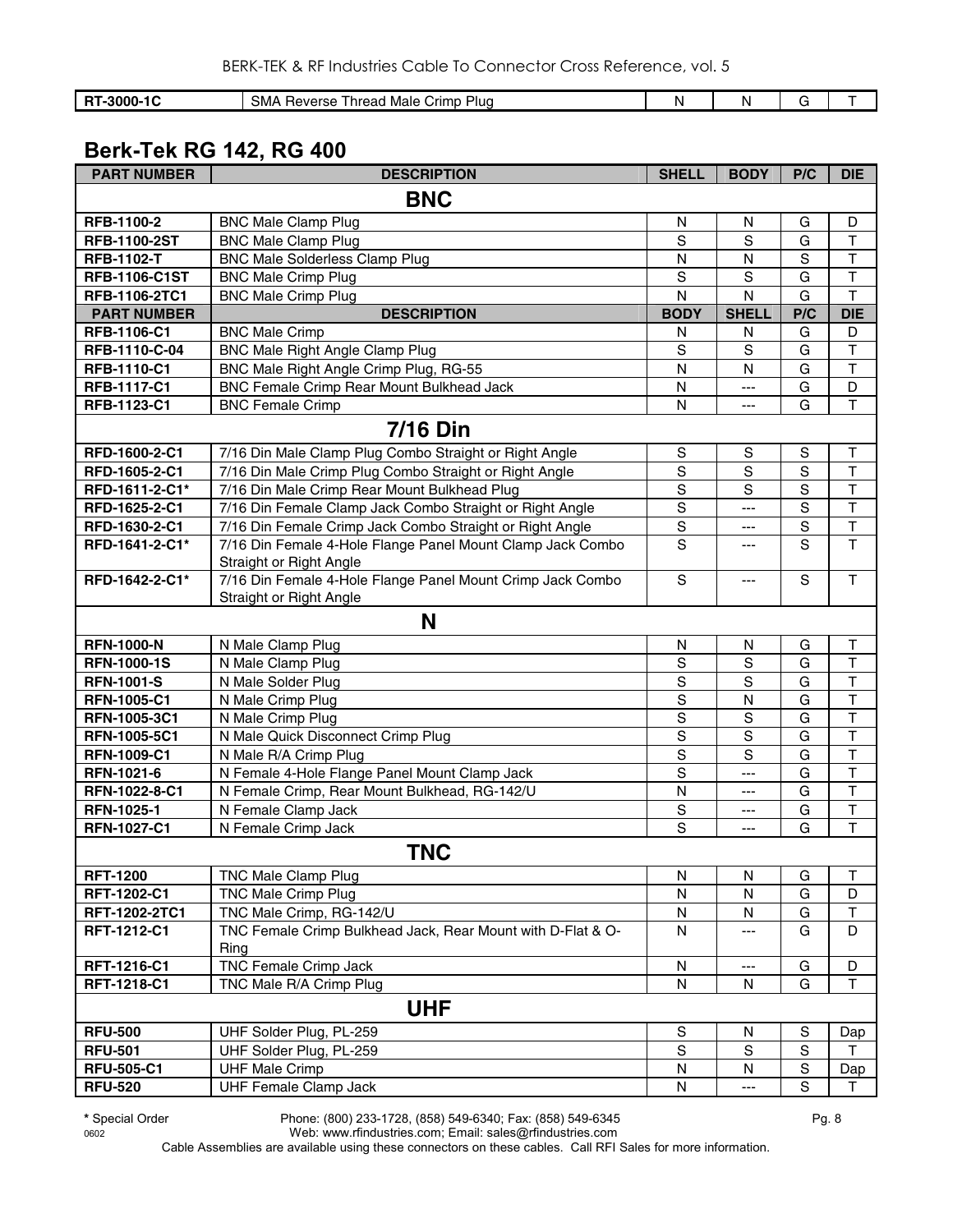| <b>RFU-530</b>     | Reducer/Adapter, Use with RFU-500 & 501; UG-175/U | $--$  | N   | $---$ |   |  |  |  |  |
|--------------------|---------------------------------------------------|-------|-----|-------|---|--|--|--|--|
| <b>RFU-530-S</b>   | Reducer/Adapter, Use with RFU-500 & 501; UG-175/U | $---$ | S   | $---$ |   |  |  |  |  |
| <b>RFU-530-Z*</b>  | Reducer/Adapter, Use with RFU-500 & 501; UG-175/U | $---$ | N   | $---$ |   |  |  |  |  |
| <b>Mini-UHF</b>    |                                                   |       |     |       |   |  |  |  |  |
| <b>RFU-600-1C1</b> | Mini-UHF Male Crimp Plug                          | N     | N   | G     | D |  |  |  |  |
| <b>RFU-600-6C1</b> | Mini-UHF Male Crimp Plug                          | N     | N   | S     | D |  |  |  |  |
| RFU-600-10C1       | Mini-UHF Male R/A Crimp Plug                      | N     | N   | G     |   |  |  |  |  |
| <b>RFU-601-C1</b>  | Mini-UHF Female Crimp Jack, Die-cast Zinc         | N     | --- | S     | D |  |  |  |  |
|                    | <b>Reverse Polarity</b>                           |       |     |       |   |  |  |  |  |
| RP-1005-C1         | N Reverse Polarity Crimp Plug (Female Contact)    | N     | N   | G     |   |  |  |  |  |
| RP-1202-C1         | TNC Reverse Polarity Crimp Plug (Female Contact)  | N     | N   | G     |   |  |  |  |  |

| <b>PART NUMBER</b>  | <b>DESCRIPTION</b>                                            | <b>SHELL</b> | <b>BODY</b> | P/C | <b>DIE</b> |  |  |
|---------------------|---------------------------------------------------------------|--------------|-------------|-----|------------|--|--|
| RP-1212-C1          | TNC Reverse Polarity Rear Mount B/H Crimp Jack (Male Contact) | N            | ---         | G   | Τ          |  |  |
| RP-3000-C1          | <b>SMA Reverse Polarity Crimp Plug (Female Contact)</b>       | N            | N           | G   | T          |  |  |
| RP-3000-1C1         | SMA Reverse Polarity Crimp Plug (Female Contact)              | G            | G           | G   | T          |  |  |
| RP-3010-1C1         | SMA Reverse Polarity Right Angle Crimp Plug (Female Contact)  | G            | G           | G   | T          |  |  |
| RP-3050-1C1         | SMA Reverse Polarity Female Crimp Jack (Male Contact)         | G            | ---         | G   | Τ          |  |  |
| RP-3252-1C1         | SMA Reverse Polarity Bulkhead Crimp Jack (Male Contact)       | G            | ---         | G   | T          |  |  |
| <b>SMA</b>          |                                                               |              |             |     |            |  |  |
| <b>RSA-3000-C1</b>  | SMA Male Crimp Plug                                           | N            | N           | G   | T          |  |  |
| <b>RSA-3010-1C1</b> | SMA Male Right Angle Crimp                                    | G            | G           | G   | Т          |  |  |
| <b>RSA-3010-C1</b>  | SMA Male Right Angle Crimp                                    | N            | N           | G   | Τ          |  |  |
| <b>RSA-3050-C1</b>  | SMA Female Crimp Jack                                         | N            | ---         | G   | T          |  |  |
| <b>RSA-3100-C</b>   | SMA Male Clamp Plug                                           | N            | N           | G   | T          |  |  |
| <b>RSA-3110-C</b>   | SMA Male Right Angle Clamp Plug                               | N            | N           | G   | T          |  |  |
| RSA-3252-1C1        | SMA Female Crimp Rear Mount Bulkhead Jack                     | G            | ---         | G   | T          |  |  |
| <b>RSA-3252-C1</b>  | SMA Female Crimp Rear Mount Bulkhead Jack                     | N            | ---         | G   | T          |  |  |
|                     | <b>Reverse Thread</b>                                         |              |             |     |            |  |  |
| RT-1005-C1          | N Reverse Thread Male Crimp Plug                              | N            | N           | G   | Т          |  |  |
| RT-1009-C1-03       | N Reverse Thread Male Right Angle Crimp Plug                  | N            | N           | G   | T          |  |  |
| <b>RT-1200-C</b>    | TNC Reverse Thread Male Crimp Plug                            | N            | N           | G   | T          |  |  |
| RT-1202-C1          | TNC Reverse Thread Male Crimp Plug                            | N            | N           | G   | Τ          |  |  |
| RT-3000-1C1         | SMA Reverse Thread Male Crimp Plug                            | G            | G           | G   | T          |  |  |

## **Berk-Tek 655636, 655645, 655828, BTDC-59D-TT**

| <b>PART NUMBER</b> | <b>DESCRIPTION</b>                               | <b>BODY</b> | <b>SHELL</b> | P/C | <b>DIE</b> |
|--------------------|--------------------------------------------------|-------------|--------------|-----|------------|
|                    | <b>BNC</b>                                       |             |              |     |            |
| <b>RFB-1701-D</b>  | <b>BNC Male Clamp Plug</b>                       | N           | N            | G   |            |
| <b>RFB-1705</b>    | <b>BNC Male Twist-on Plug</b>                    | N           | N            | S   | D          |
| RFB-1706-9         | <b>BNC Male Crimp Plug (Quick Disconnect)</b>    | N           | N            | G   | D          |
| <b>RFB-1707-D</b>  | <b>BNC Male Crimp Plug</b>                       | N           | N            | G   | т          |
| <b>RFB-1707-2</b>  | BNC Male Crimp Plug; UG-1789/U                   | N           | N            | G   | D          |
| <b>RFB-1709-D*</b> | <b>BNC Male Right Angle Clamp Plug</b>           | N           | N            | G   | т          |
| <b>RFB-1710-D</b>  | <b>BNC Male Right Angle Crimp Plug</b>           | N           | N            | G   | т          |
| RFB-1710-D-05*     | BNC Male Right Angle Twist On Plug               | N           | N            | G   |            |
| <b>RFB-1717</b>    | <b>BNC Female Crimp Rear Mount Bulkhead Jack</b> | N           | ---          | G   | D          |
| <b>RFB-1717-D</b>  | <b>BNC Female Crimp Rear Mount Bulkhead Jack</b> | N           | ---          | G   |            |
| <b>RFB-1720</b>    | BNC Female Solder Clamp Socket; UG-261/U         | N           | ---          | S   |            |
| <b>RFB-1720-D*</b> | <b>BNC Female Clamp Jack</b>                     | N           | ---          | G   | т          |
| <b>RFB-1722</b>    | <b>BNC Female Twist-on Socket Jack</b>           | N           |              | S   | D          |

**\*** Special Order Phone: (800) 233-1728, (858) 549-6340; Fax: (858) 549-6345 Pg. 9

0602 Web: www.rfindustries.com; Email: sales@rfindustries.com Cable Assemblies are available using these connectors on these cables. Call RFI Sales for more information.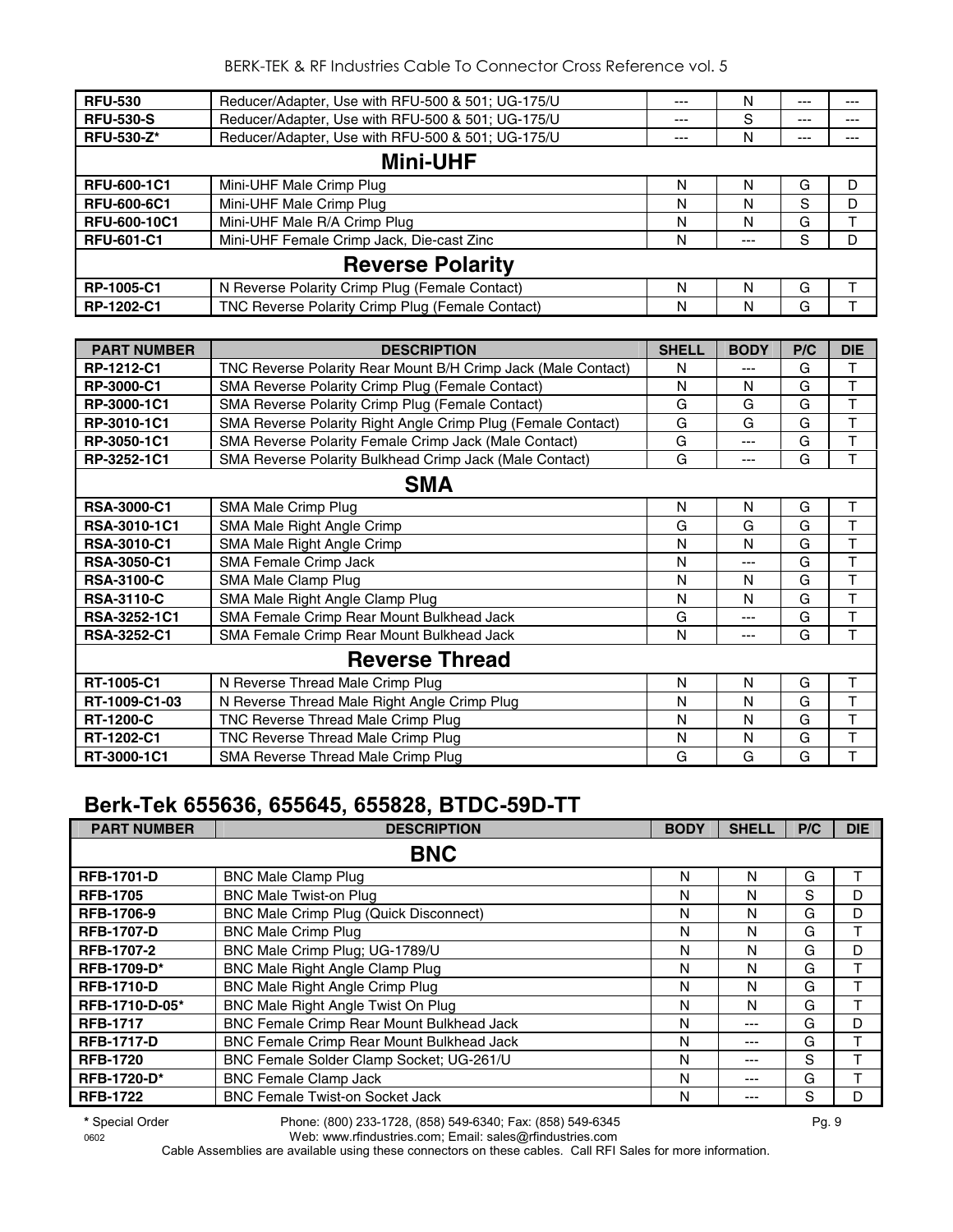| <b>RFB-1724</b>     | <b>BNC Female Crimp Jack</b>                         | N             | ---            | G              | D                       |  |  |  |
|---------------------|------------------------------------------------------|---------------|----------------|----------------|-------------------------|--|--|--|
| <b>RFB-1724-D</b>   | <b>BNC Female Crimp Jack</b>                         | N             | ---            | G              | $\mathsf{T}$            |  |  |  |
| <b>RFB-1760</b>     | BNC Wall Plate Flush Mount Crimp Jack                | N             | ---            | G              | D                       |  |  |  |
| <b>RFB-1761</b>     | BNC Wall Plate Flush Mount Twist-on Jack             | N             | $---$          | G              | D                       |  |  |  |
| <b>Mini Bayonet</b> |                                                      |               |                |                |                         |  |  |  |
| <b>RFM-2000</b>     | Mini-Bayonet Female Crimp Cable Jack; Kings KM-59-23 | $\mathsf{N}$  | $\overline{a}$ | G              | $\mathsf T$             |  |  |  |
|                     | N                                                    |               |                |                |                         |  |  |  |
| <b>RFN-1001-S</b>   | N Male Solder Plug                                   | ${\mathsf S}$ | S              | G              | $\mathsf{T}$            |  |  |  |
| <b>RFN-1904-1N</b>  | N Male Clamp Solder Plug; UG-603/U, A/U              | $\mathsf{N}$  | $\mathsf{N}$   | G              | $\mathsf{T}$            |  |  |  |
| <b>RFN-1904-1S</b>  | N Male Clamp Solder Plug; UG-603/U, A/U              | S             | S              | G              | $\top$                  |  |  |  |
| <b>RFN-1907-2S</b>  | N Male Crimp Plug                                    | S             | S              | G              | $\mathsf{T}$            |  |  |  |
|                     | <b>TNC</b>                                           |               |                |                |                         |  |  |  |
| RFT-1801*           | <b>TNC Male Clamp Solder Plug</b>                    | N             | $\mathsf{N}$   | S              | T                       |  |  |  |
| <b>PART NUMBER</b>  | <b>DESCRIPTION</b>                                   | <b>BODY</b>   | <b>SHELL</b>   | P/C            | <b>DIE</b>              |  |  |  |
| <b>RFT-1803-1</b>   | TNC Male Crimp Plug (Captive Pin); MS39012/26-0012   | N             | N              | G              | D                       |  |  |  |
| <b>RFT-1805</b>     | TNC Male Solderless Plug; Amphenol 31-5061           | N             | N              | S              | D                       |  |  |  |
| <b>RFT-1807</b>     | TNC Male Twist on Plug; AMP 221983-1                 | N             | N              | S              | D                       |  |  |  |
| <b>RFT-1813</b>     | TNC Female Crimp Bulkhead; MS39012/28-0012           | N             | ---            | G              | D                       |  |  |  |
| <b>RFT-1815</b>     | TNC Female Twist on Cable Jack                       | N             | $---$          | S              | D                       |  |  |  |
|                     | <b>UHF</b>                                           |               |                |                |                         |  |  |  |
| <b>RFU-500</b>      | UHF Solder Plug; PL-259; Use with RFU-531 Reducer    | S             | N              | S              | Dap                     |  |  |  |
| <b>RFU-501</b>      | UHF Solder Plug; PL-259; Use with RFU-531-S Reducer  | S             | S              | S              | т                       |  |  |  |
| <b>RFU-506</b>      | <b>UHF Male Crimp Plug</b>                           | N             | N              | S              | Dap                     |  |  |  |
| RFU-520-D-03        | <b>UHF Female Clamp Jack</b>                         | N             | ---            | G              | T                       |  |  |  |
| <b>RFU-531</b>      | Adapter/Reducer; Use with RFU-500                    | N             | N              | ---            | ---                     |  |  |  |
| <b>RFU-531-S</b>    | Adapter/Reducer; Use with RFU-501                    | ---           | S              | ---            | ---                     |  |  |  |
| RFU-531-Z*          | Adapter/Reducer; Use with RFU-501                    | ---           | S              | ---            | $\cdots$                |  |  |  |
|                     | <b>Mini-UHF</b>                                      |               |                |                |                         |  |  |  |
| <b>RFU-601-5</b>    | Mini-UHF Female Crimp Jack                           | $\mathsf{N}$  | $---$          | S              | $\mathsf T$             |  |  |  |
|                     | <b>MHV</b>                                           |               |                |                |                         |  |  |  |
| <b>RHV-100-D</b>    | Medium High Voltage Male Clamp Plug                  | N             | N              | G              | Τ                       |  |  |  |
| <b>RHV-106-D</b>    | Medium High Voltage Male Crimp Plug                  | N             | N              | G              | $\overline{\mathsf{T}}$ |  |  |  |
| <b>RHV-124-D</b>    | Medium High Voltage Female Clamp Jack                | N             | ---            | $\overline{G}$ | $\overline{\mathsf{T}}$ |  |  |  |

## **Berk-Tek 642000, 642011**

| <b>PART NUMBER</b> | <b>DESCRIPTION</b>                               | <b>BODY</b> | <b>SHELL</b> | P/C | <b>DIE</b> |
|--------------------|--------------------------------------------------|-------------|--------------|-----|------------|
|                    | <b>BNC</b>                                       |             |              |     |            |
| <b>RFB-1707-D2</b> | <b>BNC Male Crimp Plug</b>                       | N           | N            | G   |            |
| RFB-1717-D2*       | <b>BNC Female Crimp Rear Mount Bulkhead Jack</b> | Ν           | $---$        | G   |            |

## **Berk-Tek 642007**

| <b>PART NUMBER</b>  | <b>DESCRIPTION</b>                               | <b>BODY</b> | <b>SHELL</b> | P/C | <b>DIE</b> |
|---------------------|--------------------------------------------------|-------------|--------------|-----|------------|
|                     | <b>BNC</b>                                       |             |              |     |            |
| <b>RFB-1707-D3*</b> | <b>BNC Male Crimp Plug</b>                       | Ν           | Ν            | G   |            |
| <b>RFB-1717-D3*</b> | <b>BNC Female Crimp Rear Mount Bulkhead Jack</b> | Ν           | $---$        | G   |            |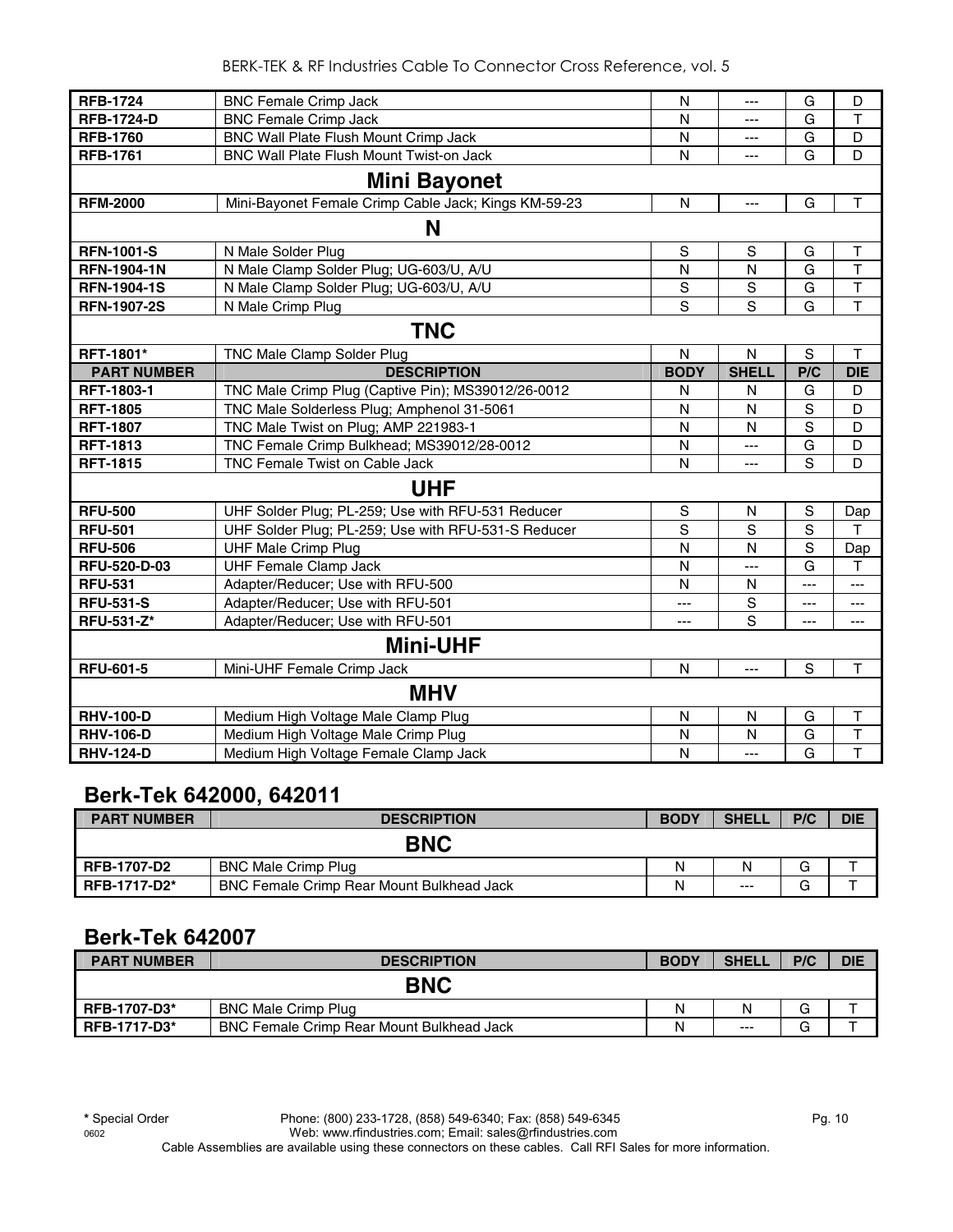## **Berk-Tek 640019, 650013**

| <b>PART NUMBER</b>  | <b>DESCRIPTION</b>                                                       | <b>BODY</b>    | <b>SHELL</b>   | P/C            | <b>DIE</b>              |  |  |  |  |
|---------------------|--------------------------------------------------------------------------|----------------|----------------|----------------|-------------------------|--|--|--|--|
|                     | <b>BNC</b>                                                               |                |                |                |                         |  |  |  |  |
| <b>RFB-1101-1EN</b> | BNC Male Clamp Solder Plug; UG-959A/U                                    | N              | N              | G              | D                       |  |  |  |  |
| <b>7/16 Din</b>     |                                                                          |                |                |                |                         |  |  |  |  |
| RFD-1600-2-E        | Male Clamp Combination Connector Straight or Right Angle                 | $\mathsf S$    | ${\sf S}$      | ${\mathsf S}$  | $\mathsf T$             |  |  |  |  |
| RFD-1605-2-E        | Male Crimp Combination Connector Straight or Right Angle                 | $\mathbf S$    | S              | S              | $\mathsf T$             |  |  |  |  |
| RFD-1625-2-E        | Female Clamp Combination Connector Straight or Right Angle               | $\mathbf S$    | $\overline{a}$ | ${\mathsf S}$  | T                       |  |  |  |  |
| RFD-1630-2-E        | Female Crimp Combination Connector Straight or Right Angle               | $\mathbf S$    | ---            | $\mathbf S$    | $\overline{\mathsf{T}}$ |  |  |  |  |
| RFD-1641-2-E*       | Female 4 Hole Flange Clamp Combination Connector Straight or             | $\overline{s}$ | ---            | $\overline{s}$ | $\overline{\mathsf{T}}$ |  |  |  |  |
|                     | <b>Right Angle</b>                                                       |                |                |                |                         |  |  |  |  |
| RFD-1642-2-E*       | Female 4 Hole Flange Crimp Combination Connector Straight or             | $\mathsf S$    | ---            | S              | $\overline{\mathsf{T}}$ |  |  |  |  |
|                     | <b>Right Angle</b>                                                       |                |                |                |                         |  |  |  |  |
|                     | N                                                                        |                |                |                |                         |  |  |  |  |
| <b>RFN-1001-S</b>   | N Male Solder Plug                                                       | $\mathbf S$    | $\mathbb S$    | G              | T                       |  |  |  |  |
| <b>RFN-1002-1N</b>  | N Male Solder Clamp Plug                                                 | N              | $\mathsf{N}$   | G              | T                       |  |  |  |  |
| <b>RFN-1002-1S</b>  | N Male Solder Clamp Plug                                                 | S              | S              | G              | $\overline{\mathsf{T}}$ |  |  |  |  |
| <b>PART NUMBER</b>  | <b>DESCRIPTION</b>                                                       | <b>BODY</b>    | <b>SHELL</b>   | P/C            | <b>DIE</b>              |  |  |  |  |
| <b>RFN-1006-3E</b>  | N Male Crimp Plug; UG-1681/U                                             | $\mathbb S$    | S              | G              | $\mathsf T$             |  |  |  |  |
| <b>RFN-1008-3E</b>  | N Male Right Angle Clamp Plug                                            | ${\mathsf S}$  | S              | G              | $\mathsf{T}$            |  |  |  |  |
| RFN-1009-3E         | N Male Right Angle Crimp Plug                                            | $\overline{s}$ | $\mathbf S$    | G              | $\overline{\mathsf{T}}$ |  |  |  |  |
| RFN-1021-7*         | N Female 4-Hole Flange Panel Mount Clamp                                 | $\overline{s}$ | <u></u>        | G              | T                       |  |  |  |  |
| RFN-1024-1          | N Female Cable Clamp Jack; UG-23D/U, F/U                                 | $\overline{S}$ | ---            | G              | $\overline{\mathsf{T}}$ |  |  |  |  |
| <b>RFN-1028</b>     | N Female Crimp Jack                                                      | $\overline{s}$ | ---            | G              | $\mathsf T$             |  |  |  |  |
|                     | <b>TNC</b>                                                               |                |                |                |                         |  |  |  |  |
| RFT-1218-E*         | TNC Male Right Angle Crimp Plug                                          | N              | N              | G              | T                       |  |  |  |  |
| <b>RFT-1219-E</b>   | TNC Male Right Angle Clamp Plug                                          | N              | N              | G              | T                       |  |  |  |  |
|                     | <b>UHF</b>                                                               |                |                |                |                         |  |  |  |  |
| <b>RFU-500</b>      | UHF Solder Plug; PL-259                                                  | ${\mathsf S}$  | ${\sf N}$      | $\mathbf S$    | Dap                     |  |  |  |  |
| <b>RFU-501</b>      | UHF Solder Plug; PL-259                                                  | $\overline{s}$ | $\mathbf S$    | $\overline{s}$ | $\sf T$                 |  |  |  |  |
| <b>RFU-503</b>      | UHF Male, Waterproof Plug (w/ Silicon Rubber O-Rings / Seals);<br>PL-259 | N              | $\overline{N}$ | $\overline{s}$ | $\mathsf T$             |  |  |  |  |
| <b>RFU-507</b>      | <b>UHF Male Crimp Plug</b>                                               | N              | N              | $\overline{s}$ | Dap                     |  |  |  |  |
| <b>RFU-507-S</b>    | <b>UHF Male Crimp Plug</b>                                               | $\mathbf S$    | $\mathbf S$    | $\overline{s}$ | Dap                     |  |  |  |  |
| <b>RFU-507-ST</b>   | <b>UHF Male Crimp Plug</b>                                               | $\mathsf S$    | $\mathbf S$    | $\mathbf S$    | Τ                       |  |  |  |  |
| <b>RFU-520-1E</b>   | UHF Female Cable Clamp Jack                                              | N              | $\overline{a}$ | S              | T                       |  |  |  |  |
|                     | <b>MHV</b>                                                               |                |                |                |                         |  |  |  |  |
| <b>RHV-100-E</b>    | Medium High Voltage Male Clamp Plug                                      | N              | ${\sf N}$      | G              | $\top$                  |  |  |  |  |

## **Berk-Tek 735A1, 735A1P, 735A2, 735A2P, 735A3, 735A3P, 735A6, 735A6P, 735A8, 735A8P, 735A9, 735A9P, 735A12, 735A12P, 735A16, 735A24, 735AT1, 735AT1P, 735AT2, 735AT2P**

| <b>PART NUMBER</b> | <b>DESCRIPTION</b>                               | <b>BODY</b> | <b>SHELL</b> | P/C | <b>DIE</b> |
|--------------------|--------------------------------------------------|-------------|--------------|-----|------------|
|                    | <b>BNC</b>                                       |             |              |     |            |
| <b>RFB-1707-K</b>  | <b>BNC Male Crimp Plug</b>                       | N           | N            | G   |            |
| <b>RFB-1710-K</b>  | <b>BNC Male Right Angle Plug</b>                 | N           | N            | G   |            |
| <b>RFB-1717-K</b>  | <b>BNC Female Crimp Rear Mount Bulkhead Jack</b> | N           | $---$        | G   |            |
| <b>RFB-1724-K</b>  | <b>BNC Female Crimp Jack</b>                     | N           | $- - -$      | G   |            |
|                    |                                                  |             |              |     |            |

**\*** Special Order Phone: (800) 233-1728, (858) 549-6340; Fax: (858) 549-6345 Pg. 11

0602 Web: www.rfindustries.com; Email: sales@rfindustries.com